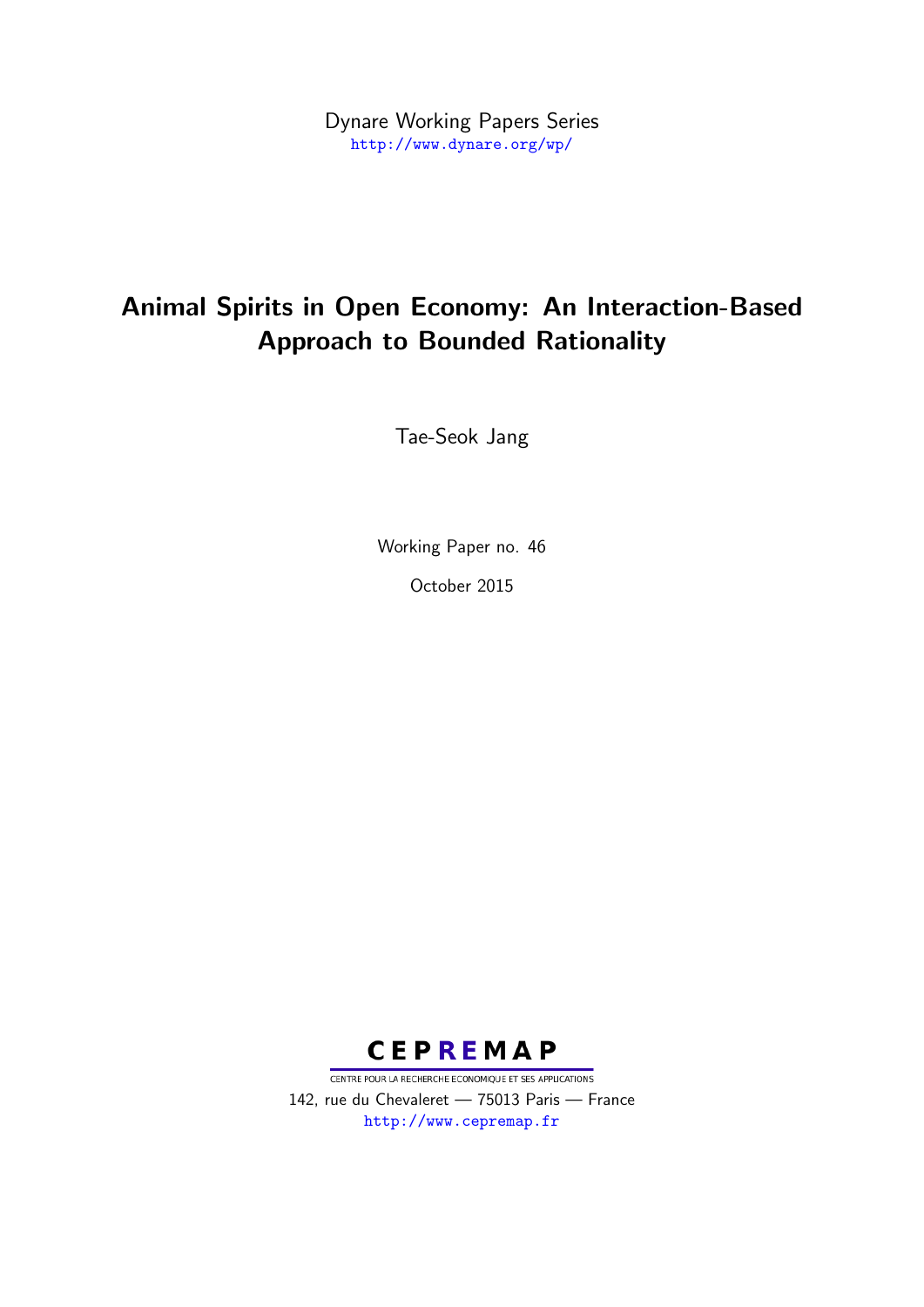# Animal Spirits in Open Economy: An Interaction-Based Approach to Bounded Rationality<sup>∗</sup>

Tae-Seok Jang†

October 24, 2015

#### Abstract

In this paper, we explore the behavior of investors under uncertainty in an open-economy New Keynesian model. The model is extended to include the dynamics of inflation and output generated by the heterogeneous bounded rational agents according to De Grauwe (2011). In particular, we incorporate the waves of optimists and pessimists – the so-called 'animal spirits' – into a twocountry model. As a result, the model is able to describe the herding behavior of investors and its effect on market volatility. The simulation results suggest that the business cycle goes through periods of high volatility when the large number of optimists or pessimists in one country strongly affects a foreign country.

JEL Classification: C63, E31, F41

Keywords: animal spirits; bounded rationality; New Keynesian; two-country model

<sup>∗</sup>A preliminary version of this paper was presented at the Econophysics Colloquium 2015 in Prague and at the 11th Dynare Conference in Brussels. I would like to thank all the participants for their active involvement in the conferences.

<sup>†</sup>Assistant Professor in School of Economics & Trade, Kyungpook National University, 80 Daehak-ro, Buk-gu, Daegu 41566, Republic of Korea, Email: taeseok.jang@gmail.com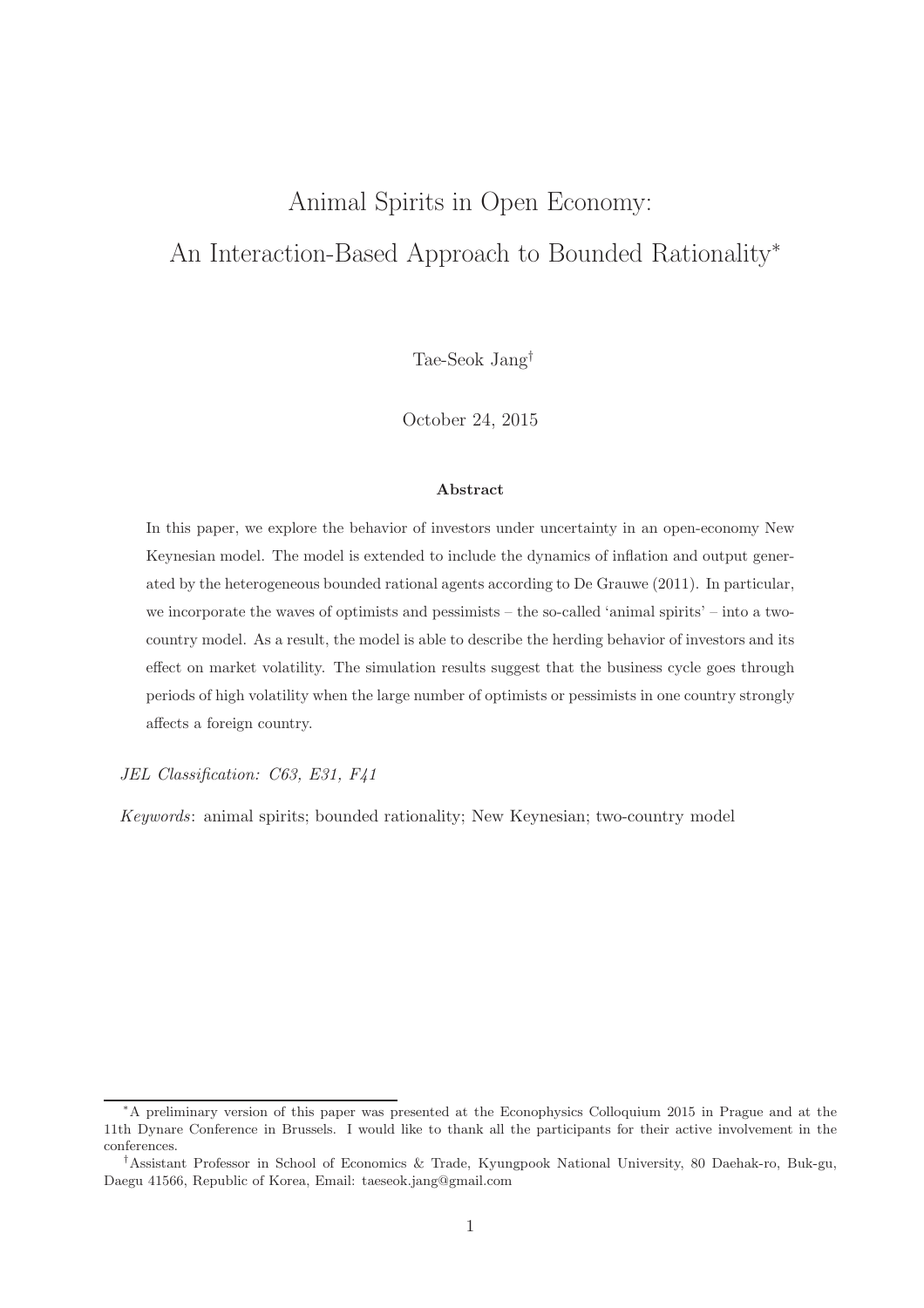# 1 Introduction

Recent developments in the world economy coincide with massive amounts of international trade and capital flows. Global market integration means that a sudden disturbance of equilibrium in one economy can generate spillover effects across countries. It is well known that globalization has increased the synchronicity of international business cycles over the last two decades. Indeed, there is empirical evidence that demand shocks are closely associated with global spillovers where complex financial markets strengthen the synchronization of business cycles between countries, especially during the financial turmoil; see also Kose et al. (2003), Kollmann (2013), Berge (2013), Grilli et al.  $(2014)$  $(2014)$  $(2014)$ , among others.<sup>1</sup>



Figure 1: Output gap in US and Euro Area from 1970 to 2013

Note: The Hodrick-Prescott filter is used to compute the output gap with the smoothing parameter of 1600 for quarterly data.

Figure 1 shows the historical output gap in US and Euro Area from 1970 to 2013. There has been a high degree of synchronization in business cycles between the economies during the whole period; the output correlation is 0.549. We can split the data into several sub-periods. Some changes in the synchronization of business cycles are caused by the distinction between these sub-periods. First, the business cycle has become more closely synchronized for the period from 2001 to 2013 (i.e.,  $corr(x_t^{us},$  $x_t^{euro}$  $=$  0.736) , while the period from 1991 to 2000 shows relatively a low degree of comovements

<span id="page-2-0"></span><sup>1</sup>However, economic theory is not clear about whether the synchronization of business cycle is determined by trade and financial integration. The correlation of output between countries can be increased by demand shocks and intra-industry trade, but industry-specific shocks may not contribute to economic comovements due to specialization. Furthermore, productivity shocks and portfolio diversification effects have an ambiguous effect on business cycle. See Berge (2013) for details.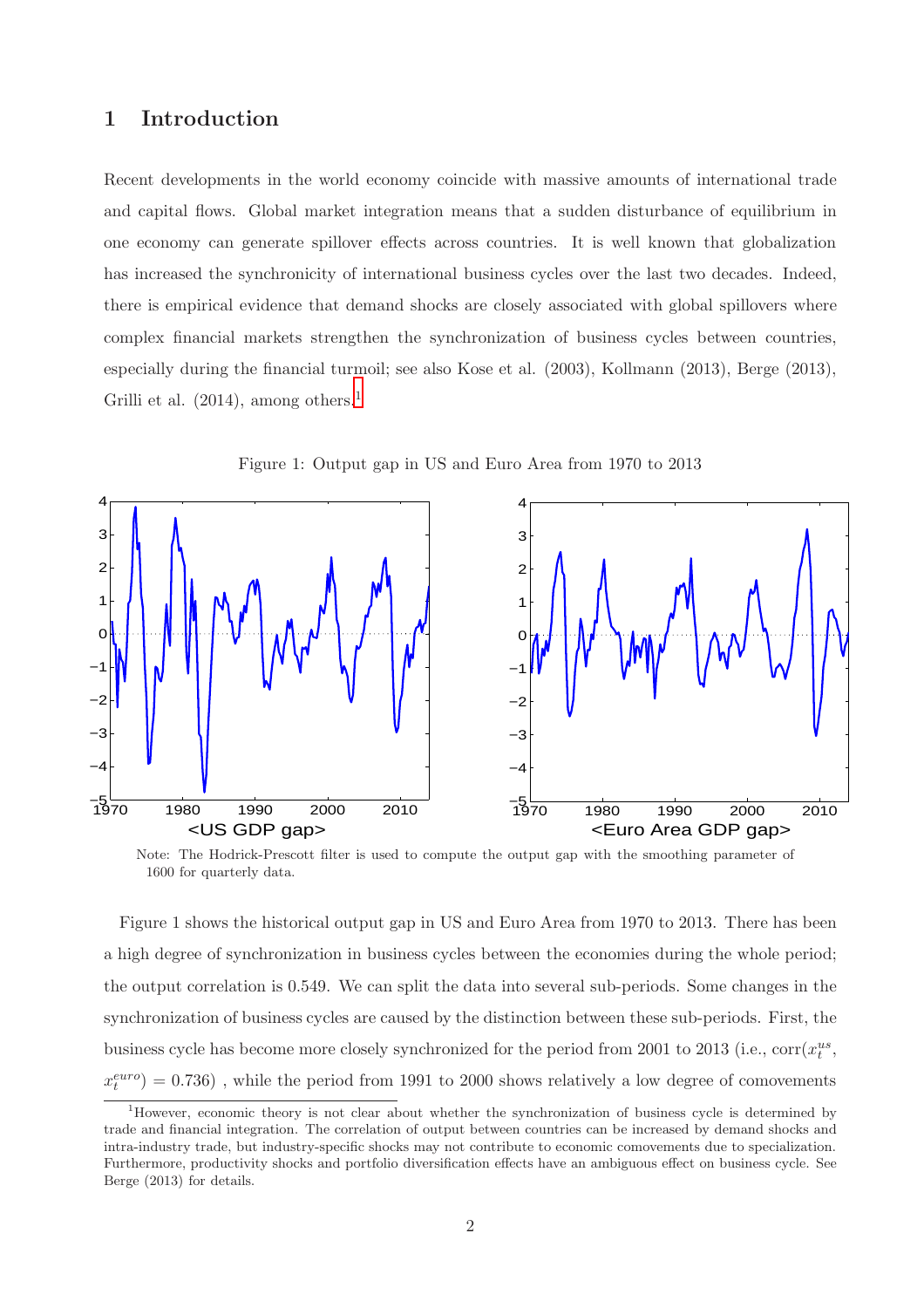(i.e.,  $corr(x_t^{us}, x_t^{euro}) = 0.555$ ). The difference reflects a recent change on global market integration through trade and investment. Second, the market turbulence plays an important role in increasing the synchronization of international business cycles. Indeed, the output correlation in the 1970s was as high as the correlation in the 2000s (i.e.,  $corr(x_t^{us}, x_t^{euro}) = 0.706$ ). But the US output is moderately correlated with the Euro area during the Great Moderation period of the 1980s (i.e.,  $\text{corr}(x_t^{us}, x_t^{euro}) = 0.420).$ 

With a focus on the complex coordination of economic activities, researchers in open macroeconomics have incorporated aspects of optimizing behavior into general equilibrium, i.e. the so-called Redux model by Obstfeld and Rogoff (1995). In particular, dynamic stochastic general equilibrium (DSGE) models include the forward-looking behavior of agents which are based on microfoundations under rational expectations. However, the models of optimizing behavior have been criticized on empirical grounds. In the DSGE models, the persistence in the joint behavior of inflation and aggregate activity is induced by serially correlated markup shocks rather than generated by en-dogenous dynamics between countries.<sup>[2](#page-3-0)</sup> This suggests that theoretical New Keynesian models are agnostic about bounded rationality in consumption and production (or backward-looking behavior for a narrow sense of expectation formation processes).

To bridge the gap between the model and empirical data, researchers have put efforts in developing endogenous persistence in an optimizing framework. Well-known examples are habit formation and price indexation in the behavior of households and firms; see Galí and Gertler (1999), Fuhrer (2000), Amato and Laubach (2003), among others. However, inertia captured by behavioral anomalies cannot be translated in a tractable manner into the structural dynamics in open economy models due to complicated analytical solutions. Furthermore, the complexity of open DSGE models necessitates the need for computationally intensive empirical methods, where, for example, simulation-based methods are often used to estimate the model parameters. These include Markov Chain Monte Carlo (MCMC) method and Simulated Method of Moments (SMM); see Fernandez-Villaverde and Rubio-Ramírez (2011), Flury and Shephard (2011), as well as Ruge-Murcia (2012), among others.

In particular, market incompleteness has been taken into account in DSGE models, which has led to an increase in model complexity. For example, the DSGE models can be extended to include aspects of financial market frictions along the lines of transmission channels in the economy. In other words, policy analysis and economic forecasting need to be structured in terms of relevant transmission mechanisms across countries, as well as within the economy; see Tovar (2009), as well as Driscoll and Holden (2014). By the same token, we claim in this paper that behavioral

<span id="page-3-0"></span><sup>&</sup>lt;sup>2</sup>In addition, Adolfson et. al (2005) find that price stickiness plays an important role in an open-economy transmission channel even if markup shocks are allowed to be autocorrelated.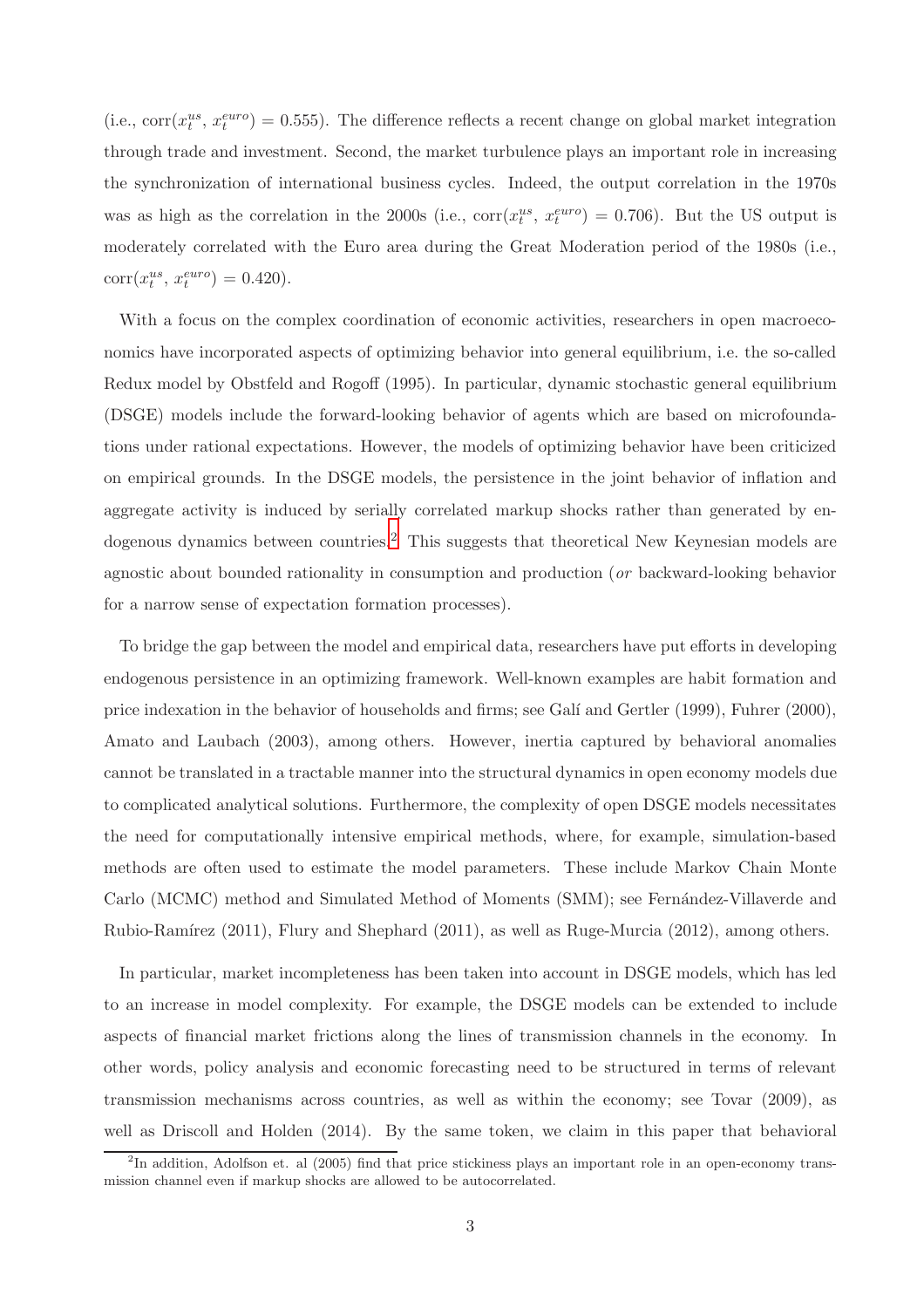uncertainty and coordination issues among investors are one of the most important mechanisms for the global economy (Bryant (1987), Middleton (1996), Akerlof (2002), Pech and Milan (2009), De Grauwe (2012), among others). To show this, we develop endogenous persistence arising from social interactions in an open economy. In other words, the model includes the dynamics of inflation and aggregate economic activities generated by the heterogeneous bounded rational agents according to De Grauwe (2011). The complex nature of interactions between heterogeneous agents can serve as a proxy measure for bounded rational behavior in a two-country model. In particular, we incorporate the waves of optimists and pessimists – the so-called 'animal spirits' – into a two-country model.<sup>[3](#page-4-0)</sup>

One of main goals in this study is to examine the importance of behavioral biases affecting expectation formation processes in investment. For example, investors can have ease access to recently developed financial markets; the interactions of bounded rational agents in a two-country model amplify swings and persistence in the business cycle where the economy is subject to the problem of group behavior arising from large uncertainties. Hence, the model is used to establish a link between the investors' risk-averse behavior (or pessimism/optimism) and the real economy with respect to the economic exposure arising from bounded rationality. The simulation results suggest that the business cycle goes through periods of high volatility when the optimists or pessimists are dominant in the economy.

The paper is organized as follows. Section 2 is devoted to explain the basic framework in an open economy and discuss how demand and supply in the New Keynesian model is influenced by collective behavior of investors emerging from social interactions. Section 3 simulates persistent behavior of inflation and output with respect to behavioral uncertainties. Section 4 examines the importance of animal spirits in open economy and discusses its implication for the global economy in comparison with previous studies. Finally, the paper concludes in Section 5. Technical details are relegated to the Appendix.

<span id="page-4-0"></span> $3$ The micro-founded DSGE models with heterogeneous agents may suffer from schizophrenia. On the one hand, the behavioral heterogeneity cannot avoid the complicated parameterization of structural models. On the other hand, bounded rationality is governed by backward-looking expectations in which simple behavioral rules are often criticized for being an ad hoc analysis from a microeconomic perspective. Refer to Branch and McGough (2009) for the details of indeterminacy of a New Keynesian model with heterogeneous expectations.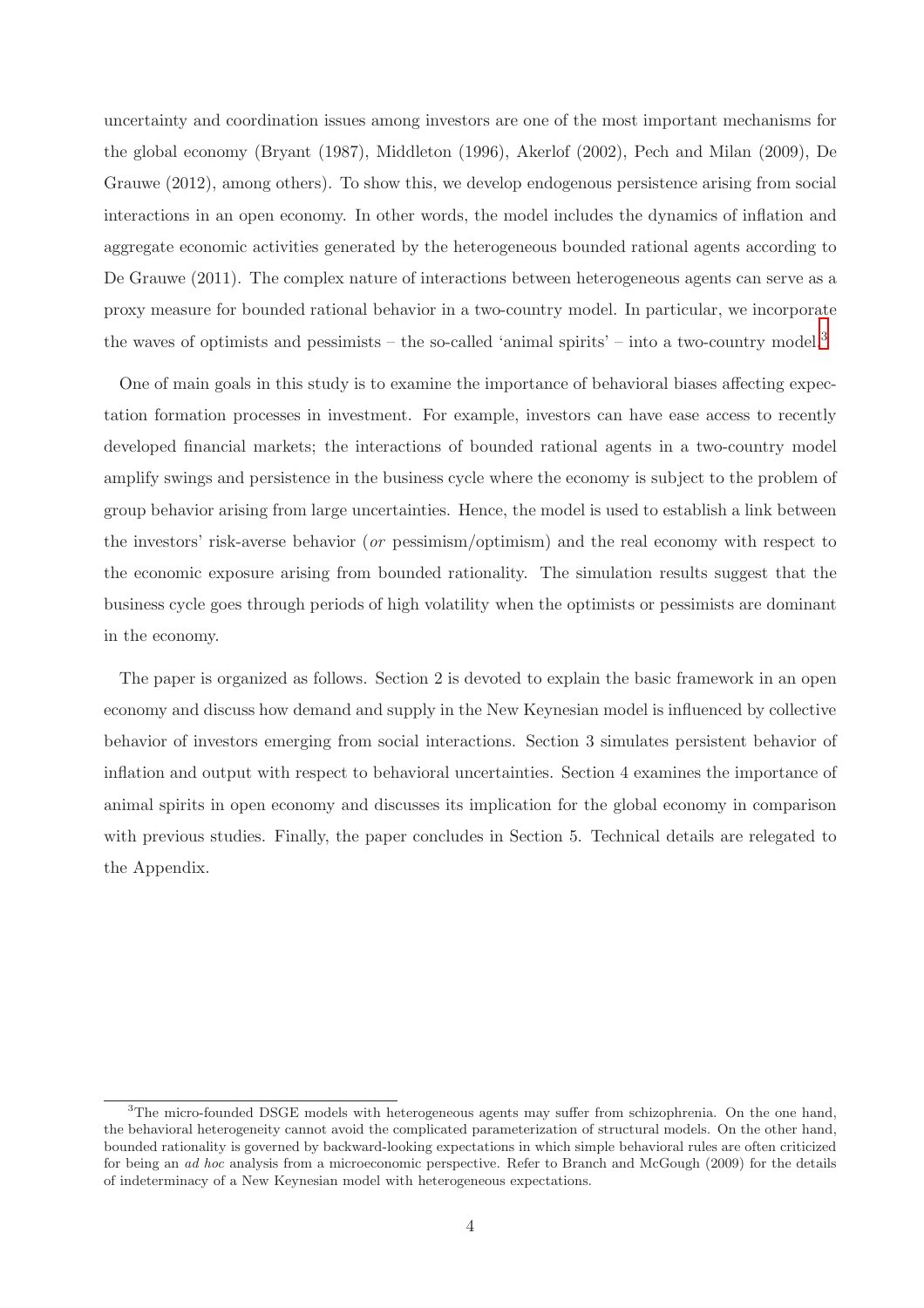## 2 Model

#### 2.1 Symmetric two-country model in canonical form

A world economy in the model comprises two countries. The model incorporates the features of a standard aggregate demand and aggregate supply following Gali and Monacelli (2005). The monetary policy follows an ad hoc Taylor rule. In contrast with a hybrid New Keynesian model, the persistence and inertia of the model dynamics are mainly driven by the backward-looking expectations arising from agents' group behavior. The baseline New-Keynesian Model (NKM) in open economy reads as follows:

$$
x_t = E_t(x_{t+1}) - a_1\{r_t - E_t(\pi_{t+1})\} + a_2\{E_t(x_{t+1}^*) - x_t^*\} + \varepsilon_{x,t}
$$
  
\n
$$
\pi_t = \beta E_t(\pi_{t+1}) - b_1\{E_t(x_{t+1}) - E_t(x_{t+1}^*)\} + b_2x_t - b_3x_t^* - b_4\{x_{t-1} - x_{t-1}^*\} + \varepsilon_{\pi,t}
$$
  
\n
$$
r_t = c_1r_{t-1} + (1 - c_1)(c_2\pi_t + c_3x_t) + \varepsilon_{r,t}
$$
  
\n
$$
x_t^* = E_t(x_{t+1}^*) - a_1\{r_t^* - E_t(\pi_{t+1}^*)\} + a_2\{E_t(x_{t+1}) - x_t\} + \varepsilon_{x,t}^*
$$
  
\n
$$
\pi_t^* = \beta E_t(\pi_{t+1}^*) - b_1\{E_t(x_{t+1}^*) - E_t(x_{t+1})\} + b_2^*x_t^* - b_3^*x_t - b_4\{x_{t-1}^* - x_{t-1}\} + \varepsilon_{\pi,t}^*
$$
  
\n
$$
r_t^* = c_1^*r_{t-1}^* + (1 - c_1^*)(c_2^*\pi_t^* + c_3^*x_t^*) + \varepsilon_{r,t}^*
$$

where  $\beta$  is discount factor. The parameters a, b, and c are coefficients of the IS curve, Phillips curve, and Taylor rule, respectively. The asterisk is used to distinguish foreign economy from domestic economy.[4](#page-5-0) Note that two economies are symmetric except for some parameters in the Phillips curve. In other words, we assume that there is no asymmetry in deep parameters between the two countries except for the behavior of central banks and price stickiness. For example, the difference in  $b_2$  (or  $b_3$ ) and  $b_2^*$  (or  $b_3^*$ ) stems from differences in nominal rigidity between the two countries. In particular, the magnitude of transmission channel between countries is controlled by  $a_2$ ,  $b_1$ ,  $b_3$ ,  $b_4$  and  $b_3^*$ . These parameters become zero for the model which does not include spillover effects (i.e., no international trade).

If interest rate rises more than expected in inflation, the economy experiences a decrease in aggregate demand ('Fisher equation'). The IS relation includes the effects of foreign economy on the domestic country via trade linkage. For example, an increase in the current output gap in the foreign country has a negative impact on the economy due to the deterioration of the terms of trade

<span id="page-5-0"></span> $4$ The complete derivation of deep parameters can be found in the literature on standard two-country New Keynesian models. The details of coefficients are given in the Appendix. See also Gali and Monacelli (2005), da Silva (2006), Jang and Okano (2015), among others.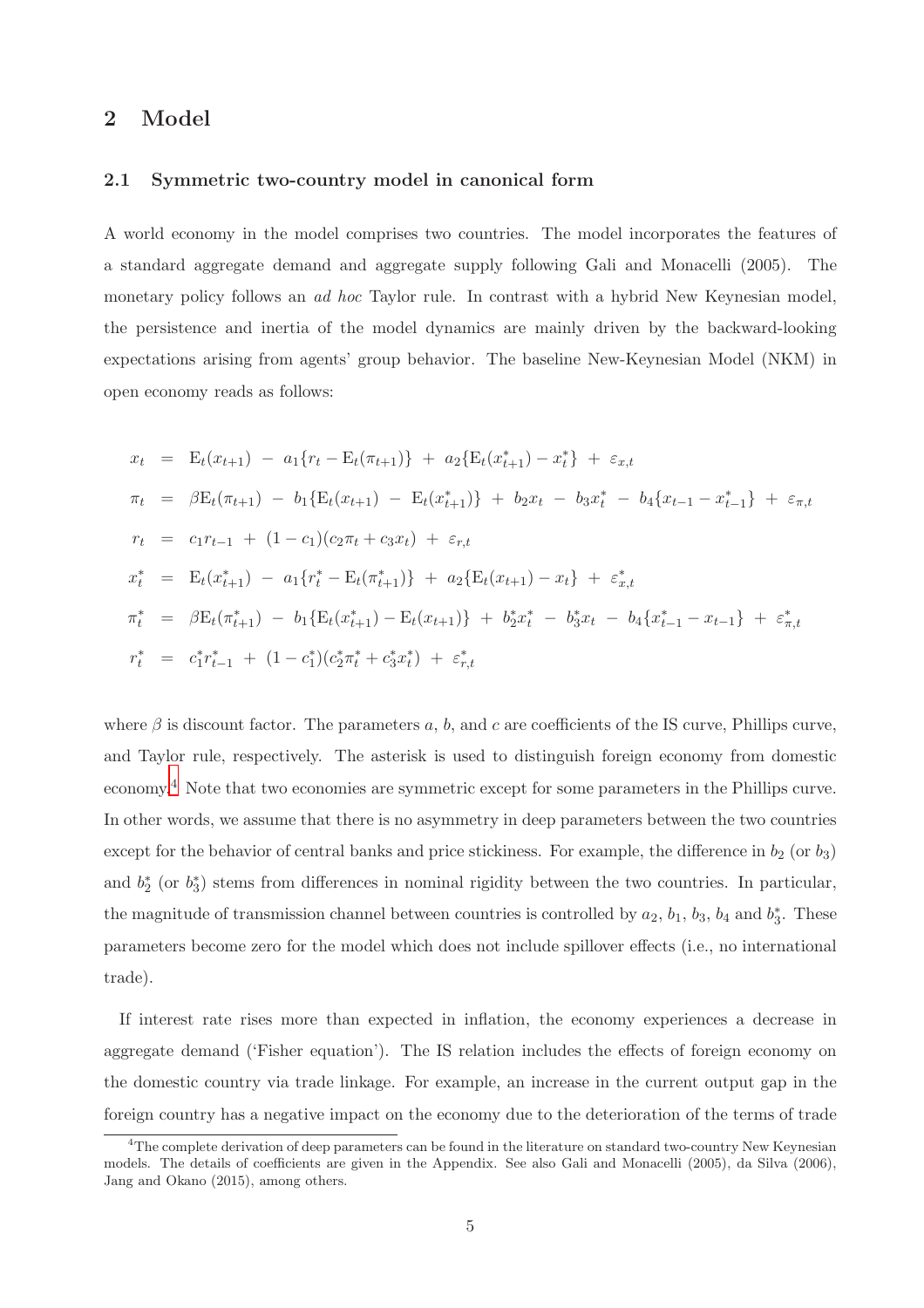(ToT). However, an expected increase of the foreign output gap in the next period has a positive impact on the domestic economy. The effect is positive, because an open economy's consumption is closely tied to intertemporal trade. Agents who expect a deterioration in ToT in the future will try to increase current consumption.

The aggregate supply in the domestic economy is derived from profit maximization of individual firms with nominal rigidities and monopolistic competition. The producer price index (PPI) inflation depends on its expected future inflation and the output gap in two countries due to the international trade. However, the consumer producer index (CPI) inflation depends on PPI and ToT. Hence, in contrast with a closed economy, the Phillips curve in an open economy is shifted by some changes in the output gap of the foreign economy. Note here that some changes in the output of the foreign economy have opposing effects on the domestic inflation. On the one hand, the deterioration of ToT in the domestic economy contributes to a decrease in CPI (i.e.,  $\pi_t^{\text{CPI}} = \pi_t^{\text{PPI}} + \alpha \cdot \Delta s_t$ , where  $\alpha$  measures the degree of trade openness). However, an increase in the output of foreign economy provides a pressure on the marginal cost in the domestic economy, leading to an increase in PPI (i.e.,  $\pi_t^{\text{PPI}} = \beta \cdot E_t \pi_{t+1}^{\text{PPI}} + k \cdot mc_t$ , where  $\kappa$  is the slope of Phillips curve). Since CPI depends on both PPI and ToT, we arrive at somewhat complicated expression for the Phillips curve in open economy. Inflation dynamics are influenced by the leading and lagging differences in the output gap between countries.

The monetary policy rule is governed by Taylor principle with its reaction coefficients of  $c_1, c_2$ , and  $c_3$   $(0 < c_1 < 1, c_2 > 1, c_3 > 0)$ . The foreign economy includes the same type of policy rule, but the corresponding coefficients are indexed by asterisk.

The main feature of bounded rationality modelled in this paper is switching dynamics based on performance in forecasting future output and inflation. We follow expectation formation process based on simple heuristic rules in De Grauwe (2011).

#### 2.2 Interaction-based approach in expectation formation process

To make the description of the expectation formation processes more explicit, we assume that agents adopt either an optimistic or pessimistic attitude towards movements in the future output gap (in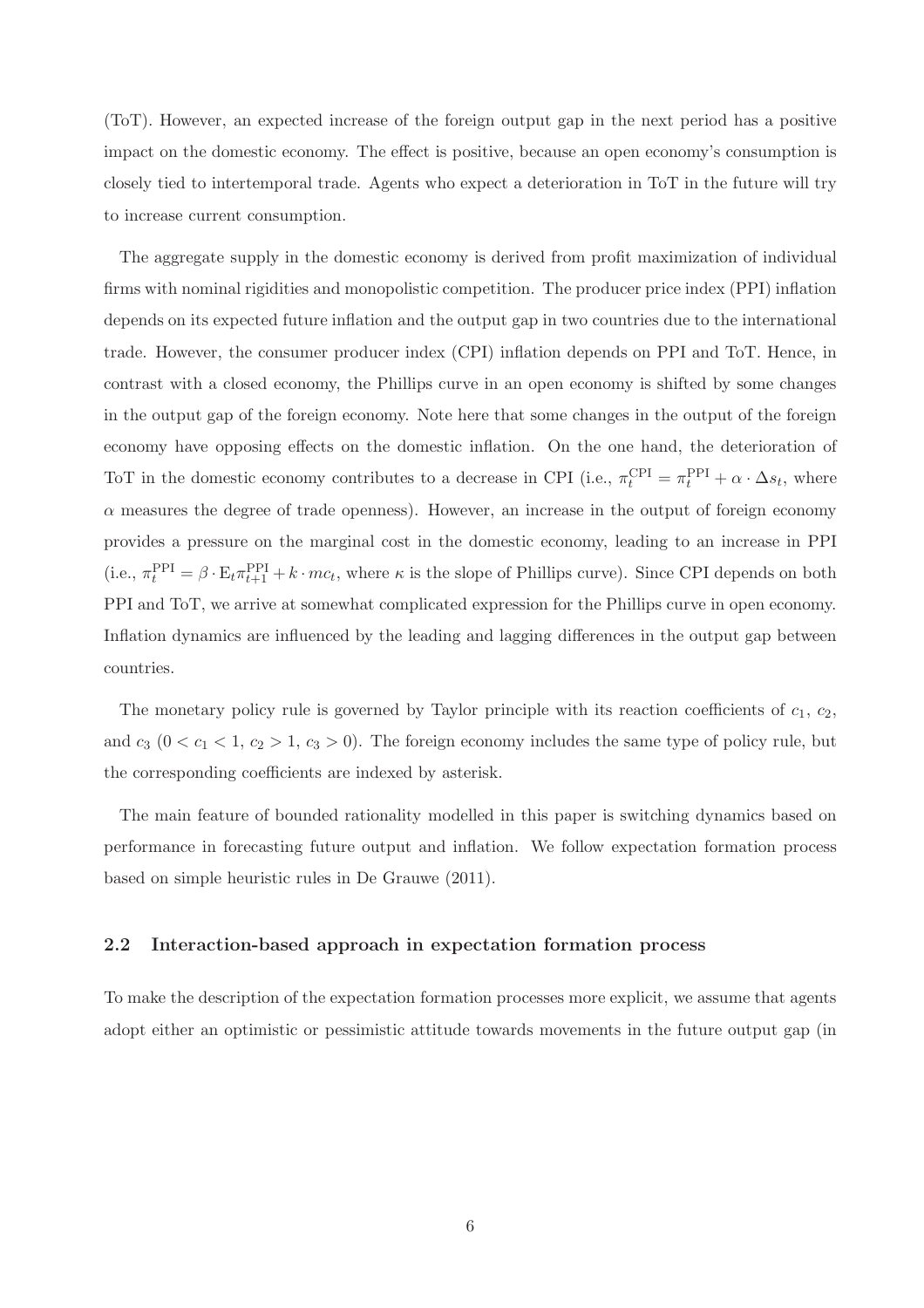the following indicated by the superscripts O and P, respectively)<sup>[5](#page-7-0)</sup>:

$$
\mathcal{E}_t^O y_{t+1} = d_t, \quad \mathcal{E}_t^P y_{t+1} = -d_t \tag{1}
$$

$$
\mathcal{E}_t^O y_{t+1}^* = d_t^*, \quad \mathcal{E}_t^P y_{t+1}^* = -d_t^* \tag{2}
$$

where

$$
d_t = \frac{1}{2} \cdot [\nu + \delta \lambda_{y,t}]
$$
  

$$
d_t^* = \frac{1}{2} \cdot [\nu^* + \delta^* \lambda_{y*,t}^*]
$$

Following De Grauwe (2011), we use the terms of  $d_t$  and  $d_t^*$  to specify the divergence in beliefs among agents about the output gap in domestic and foreign economies, respectively. The bounded rational agents are uncertain about the future dynamics of the output gap and therefore predict a fixed value of  $y_{t+1}$  and  $y_{t+1}^*$  measured by  $\nu$  and  $\nu^*$ , respectively. The latter can be regarded as the *predicted subjective mean value* of  $y_t$ . However, the subjective forecast is generally biased and therefore depends on the volatility in the output gap, i.e. given by the unconditional standard deviations  $\lambda_{y,t}$  and  $\lambda_{y*,t}^*$ . In this respect, the parameters  $\delta$  and  $\delta^*$  measure the *degree of divergence* in the movement of economic activity in the two economies. Due to the symmetry in the divergence in beliefs, optimists expect that the output gap will differ positively from the steady state value (which for consistency is set to zero), while pessimists will expect a negative deviation by the same amount. The symmetric two-country model suggests that the foreign economy includes the same underlying structure in bounded expectations formation process but its dynamics are based on different parameter values.

The expression for the *market forecast* regarding the output gap in an open economy is given by

<span id="page-7-1"></span>
$$
\tilde{\mathbf{E}}_t^{BR} y_{t+1} = \alpha_{y,t}^O \cdot \mathbf{E}_t^O y_{t+1} + \alpha_{y,t}^P \cdot \mathbf{E}_t^P y_{t+1} = (\alpha_{y,t}^O - \alpha_{y,t}^P) \cdot d_t \tag{3}
$$

$$
\tilde{\mathbf{E}}_t^{BR} y_{t+1}^* = \alpha_{y*,t}^O \cdot \mathbf{E}_t^O y_{t+1}^* + \alpha_{y*,t}^P \cdot \mathbf{E}_t^P y_{t+1}^* = (\alpha_{y*,t}^O - \alpha_{y*,t}^P) \cdot d_t^*,
$$
\n(4)

where  $\alpha_y^O + \alpha_y^P = 1$  and  $\alpha_{y*}^O + \alpha_{y*}^P = 1$  hold. The probabilities  $(\alpha_y^O, \alpha_y^P)$  and  $(\alpha_{y*}^O, \alpha_{y*}^P)$  are based on stochastic behavior of the agents who adopt a particular forecasting rule.  $\alpha_y^O$  (or  $\alpha_y^P$ ) is regarded as the probability of being an optimist (or pessimist) in the domestic economy. The probabilities for the foreign economy are denoted by  $\alpha_{y*}^O$  (or  $\alpha_{y*}^P$ ). In the following, we give an explicit description

<span id="page-7-0"></span><sup>&</sup>lt;sup>5</sup>The main goal of this paper is to extend De Grauwe's model to an open economy. The structure of foreign economy is almost identical to the domestic economy except for parameter values arising from the micro-level behavior of agents. Again, they are indicated by asterisk.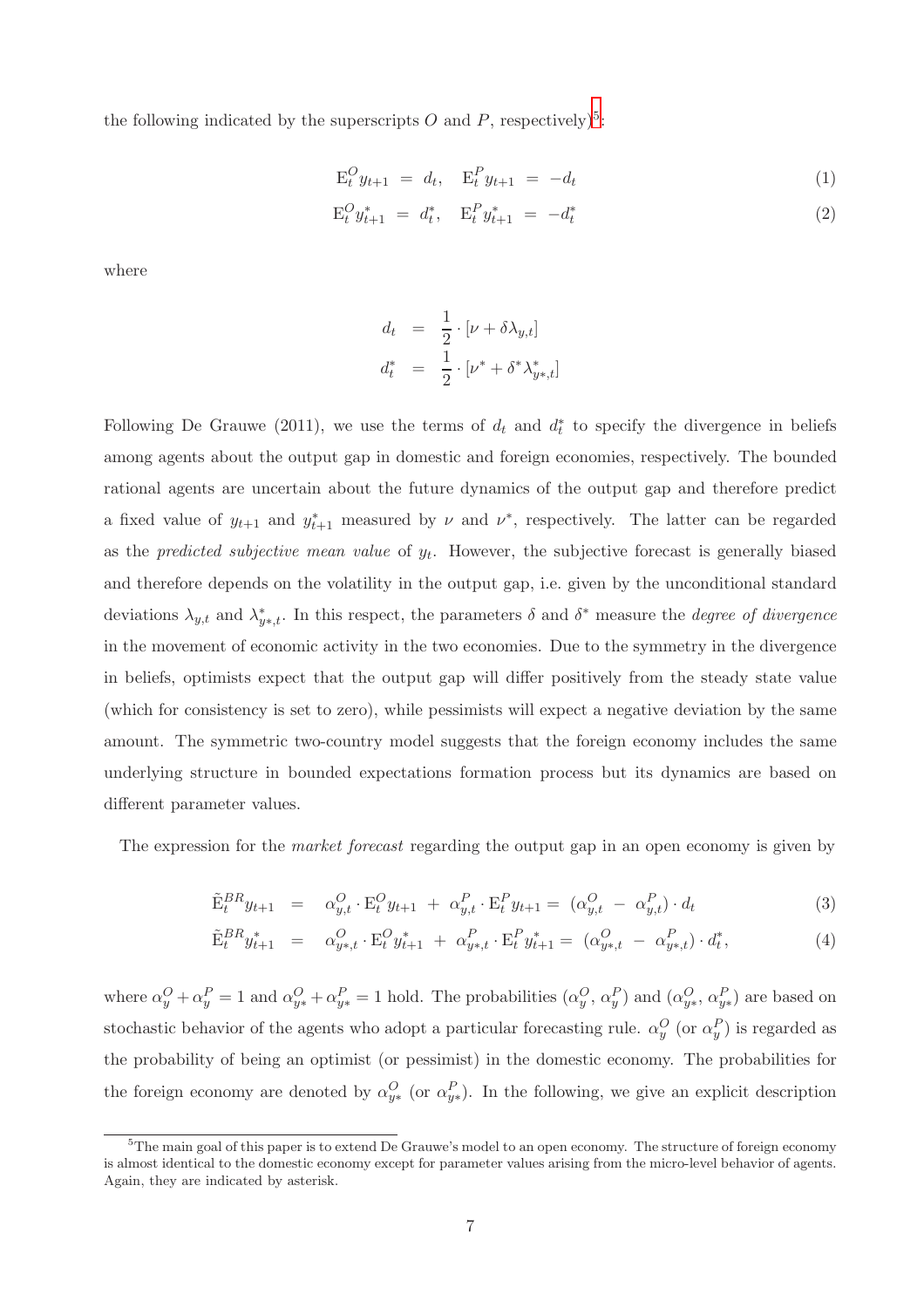of these probabilities.

First, the selection of the forecasting rules depends on the forecast performances of optimists and pessimists  $U_t^k$  (with  $k = 0, P$ ) given by the mean squared error of the forecast performance. The foreign economy is governed by the same behavioral rules with different parameters where their values are indexed by asterisk. The utility for the forecast performances can be simply updated in every period as (cf. Brock and Hommes (1997)):

$$
U_t^k = \rho U_{t-1}^k - (1 - \rho)(E_{t-1}^k y_t - y_t)^2; \tag{5}
$$

$$
U_t^{k*} = \rho^* U_{t-1}^{k*} - (1 - \rho^*) (E_{t-1}^k y_t^* - y_t^*)^2, \tag{6}
$$

where the parameters  $\rho$  and  $\rho^*$  are used to measure the memory of agents  $(0 \le \rho, \rho^* \le 1)$ . Here  $\rho = 0$  suggests that agents have no memory of past observations, while  $\rho = 1$  means that they have infinite memory instead. Second, agents can revise their expectations by considering the forecast performances (i.e., the discrete choice theory). The different types of performance measures can be utilized for  $(\alpha_{y,t}^O, \alpha_{y,t}^P)$  and  $(\alpha_{y*,t}^O, \alpha_{y*,t}^P)$  as follows:

$$
\alpha_{y,t}^O = \frac{\exp(\gamma U_t^O)}{\exp(\gamma U_t^O) + \exp(\gamma U_t^P)}, \qquad \alpha_{y,t}^P = \frac{\exp(\gamma U_t^P)}{\exp(\gamma U_t^O) + \exp(\gamma U_t^P)} = 1 - \alpha_{y,t}^O; \qquad (7)
$$

$$
\alpha_{y*,t}^O = \frac{\exp(\gamma^* U_t^{O*})}{\exp(\gamma^* U_t^{O*}) + \exp(\gamma^* U_t^{P*})}, \quad \alpha_{y*,t}^P = \frac{\exp(\gamma^* U_t^{P*})}{\exp(\gamma^* U_t^{O*}) + \exp(\gamma^* U_t^{P*})} = 1 - \alpha_{y*,t}^O \tag{8}
$$

where the parameters  $\gamma, \gamma^* \geq 0$  denote the intensity of choice for domestic and foreign economies respectively. The self-selecting mechanism is purely stochastic with  $\gamma = 0$  (i.e.  $\alpha_{y,t}^O = \alpha_{y,t}^P = 1/2$ ), whereas it is fully deterministic with  $\gamma = \infty$  (i.e.  $\alpha_{y,t}^O = 0$ ,  $\alpha_{y,t}^P = 1$  or vice versa).

Given the past value of the forecast performance  $(U_{t-1}^k)$ , we see that the lower the difference between the expected value of the output gap (taken from the previous period, i.e.  $E_{t-1}^k y_t = |d_{t-1}|$ ) and its realization in period t, the higher the corresponding forecast performance  $U_t^k$  will be. More precisely, if, for example, the forecast made by the optimists is more accurate than the one made by the pessimists, this will lead to a higher level of utility for the optimistic agents, i.e.  $U_t^O > U_t^F$ holds. Hence, the pessimists have the incentive to adopt the forecasting rule used by the optimists (i.e.,  $E_t^O y_{t+1} = d_t$ ). Finally, this forecasting rule prevails and the share of pessimists in the market decreases. The same updating mechanism in expectation formation process is applied to the foreign economy. Again, the parameter values for the foreign economy are indicated by asterisk.

Again following De Grauwe (2011), we assume that agents will be either so called *inflation* (gap) targeters (tar) or extrapolators (ext). In the former case, the central bank anchors expectations by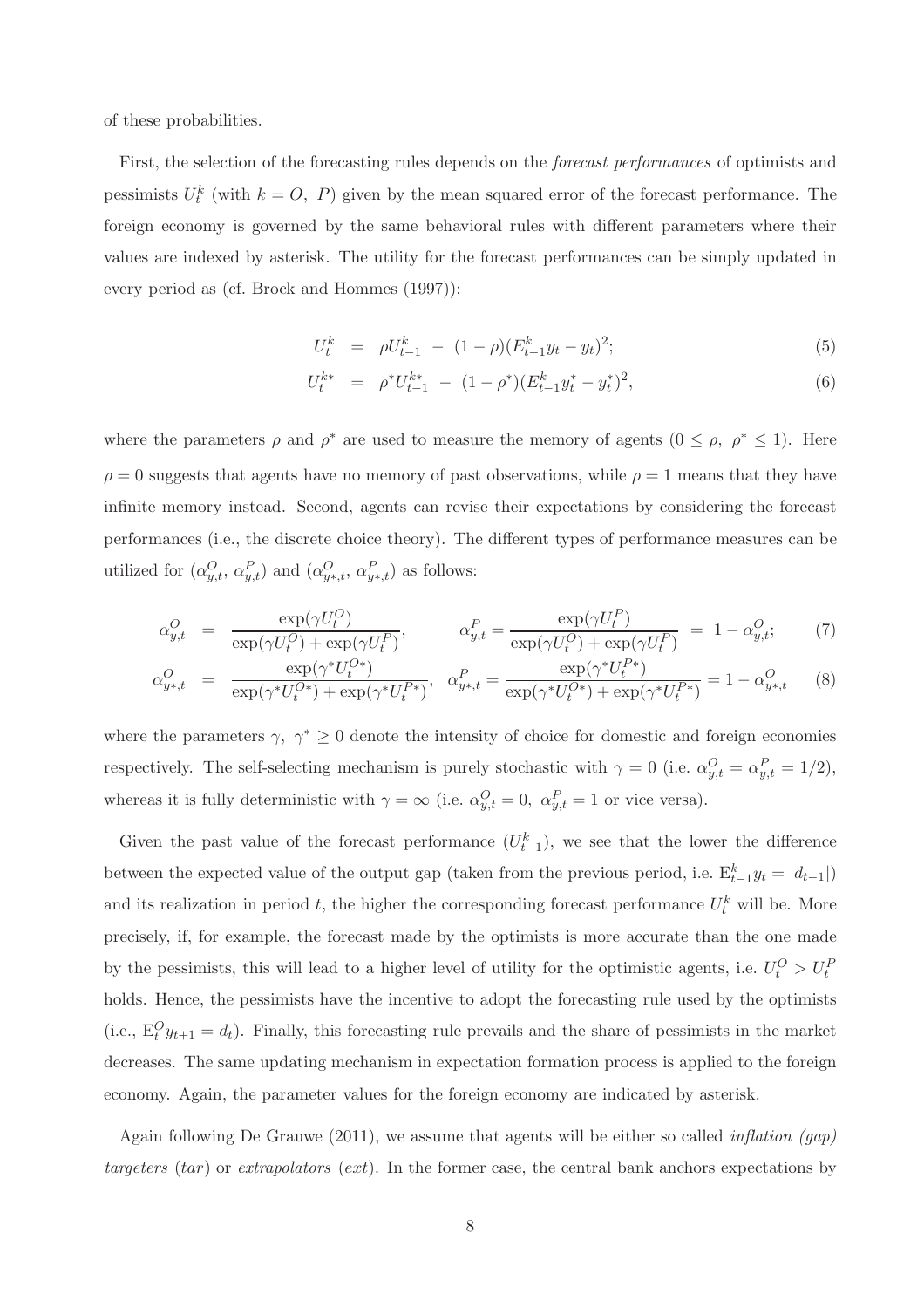announcing a target for the inflation gap  $\bar{\hat{\pi}}$ . From the view point of the inflation targeters, we consider this pre-commitment strategy to be fully credible in both economies. Hence, the corresponding forecasting rule becomes

$$
\mathcal{E}_t^{\text{tar}} \hat{\pi}_{t+1} = \bar{\hat{\pi}}; \tag{9}
$$

$$
\mathcal{E}_t^{tar} \hat{\pi}_{t+1}^* = \bar{\hat{\pi}}^* \tag{10}
$$

with  $\bar{\hat{\pi}} = \bar{\hat{\pi}}^* = 0.6$  $\bar{\hat{\pi}} = \bar{\hat{\pi}}^* = 0.6$  The extrapolators instead expect that the future value of the inflation gap is given by its past value:

$$
\mathcal{E}_t^{ext}\hat{\pi}_{t+1} = \hat{\pi}_{t-1};\tag{11}
$$

$$
\mathcal{E}_t^{ext} \hat{\pi}_{t+1}^* = \hat{\pi}_{t-1}^*.
$$
 (12)

Note that the market forecast for the inflation gap is similar to the forecast for the output gap in equations  $(3)$  and  $(4)$ :

$$
\tilde{\mathbf{E}}_t^{BR} \hat{\pi}_{t+1} = \alpha_{\hat{\pi},t}^{tar} \mathbf{E}_t^{tar} \hat{\pi}_{t+1} + \alpha_{\hat{\pi},t}^{ext} \mathbf{E}_t^{ext} \hat{\pi}_{t+1} = \alpha_{\hat{\pi},t}^{tar} \hat{\pi} + \alpha_{\hat{\pi},t}^{ext} \hat{\pi}_{t-1};
$$
\n(13)

$$
\tilde{\mathbf{E}}_{t}^{BR} \hat{\pi}_{t+1}^{*} = \alpha_{\hat{\pi}_{*},t}^{tar} \mathbf{E}_{t}^{tar} \hat{\pi}_{t+1}^{*} + \alpha_{\hat{\pi}_{*},t}^{ext} \mathbf{E}_{t}^{ext} \hat{\pi}_{t+1}^{*} = \alpha_{\hat{\pi}_{*},t}^{tar} \tilde{\pi}^{*} + \alpha_{\hat{\pi}_{*},t}^{ext} \hat{\pi}_{t-1}^{*}.
$$
\n(14)

The forecast performances of inflation targeters and extrapolators follow the mean squared forecasting error in domestic and foreign economies:

$$
U_t^s = \rho U_{t-1}^s - (1 - \rho)(E_{t-1}^s \hat{\pi}_t - \hat{\pi}_t)^2; \tag{15}
$$

$$
U_t^{s*} = \rho^* U_{t-1}^{s*} - (1 - \rho^*) (\mathcal{E}_{t-1}^s \hat{\pi}_t^* - \hat{\pi}_t^*)^2, \tag{16}
$$

where  $s = (tar, ext)$  holds. Finally, we can write:

$$
\alpha_{\hat{\pi},t}^{tar} = \frac{\exp(\gamma U_t^{tar})}{\exp(\gamma U_t^{tar}) + \exp(\gamma U_t^{ext})}, \quad \alpha_{\hat{\pi},t}^{ext} = \frac{\exp(\gamma U_t^{ext})}{\exp(\gamma U_t^{tar}) + \exp(\gamma U_t^{ext})} = 1 - \alpha_{\hat{\pi},t}^{tar};\tag{17}
$$

$$
\alpha_{\hat{\pi}^*,t}^{tar} = \frac{\exp(\gamma^* U_t^{tar*})}{\exp(\gamma^* U_t^{tar*}) + \exp(\gamma^* U_t^{ext*})}, \quad \alpha_{\hat{\pi}^*,t}^{ext} = \frac{\exp(\gamma^* U_t^{ext*})}{\exp(\gamma^* U_t^{tar*}) + \exp(\gamma^* U_t^{ext*})} = 1 - \alpha_{\hat{\pi}^*,t}^{tar}(18)
$$

where  $\alpha_{\hat{\pi},t}^{tar}$  and  $\alpha_{\hat{\pi}*,t}^{tar}$  denote the probability of being an inflation targeter in the domestic and foreign economies, respectively. Economic agents will adopt a target behavior if the forecast performance from the announced inflation gap target is superior to the extrapolation of the inflation gap expec-

<span id="page-9-0"></span><sup>&</sup>lt;sup>6</sup>In this respect (based on an optimal monetary policy strategy), an inflation gap target of zero percent implies that the European Central Bank seeks to minimize the deviation of its (realized) target rate of inflation from the corresponding time-varying steady state value. Thus the deviation should be zero in the optimum.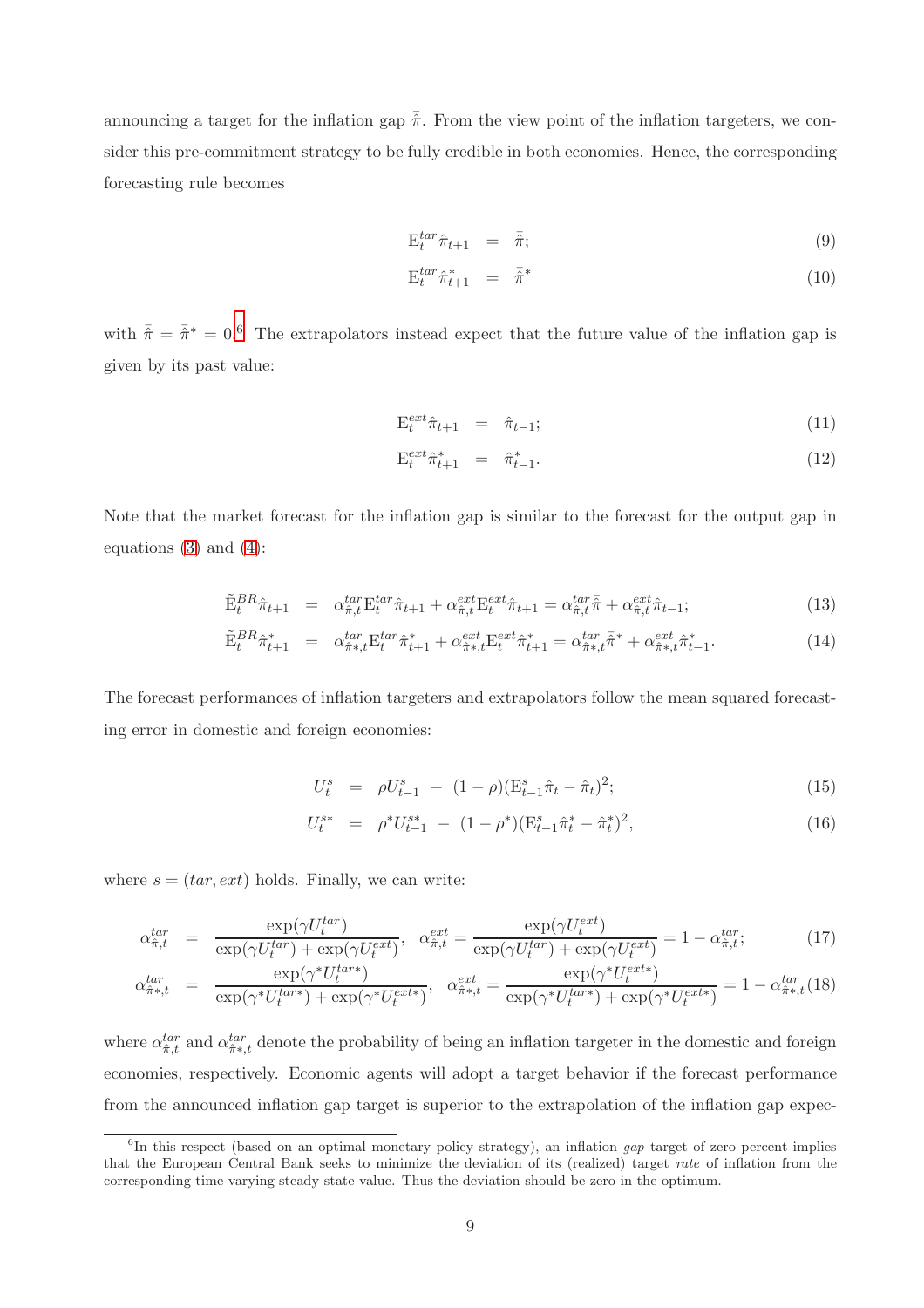tations and vice versa. Note here that the memory  $(\rho)$ , as well as the intensive of choice  $(\gamma)$ , do not differ across the expectation formation processes in terms of the output and inflation gap. In the end, the BR model exhibits purely backward-looking behavior from which we can arrive at the solution to the system numerically by backward-induction, as well as the method of undetermined coefficients, together with the brute force iteration procedure (Binder and Pesaran (1995)).

#### 2.3 Bounded rationality and the business cycle

Now we examine the relation between structural parameters and the model dynamics based on animal spirits. In the model, the important role is placed on the synthesis of structural parameters with agents' behavior. For example, the model predicts that high uncertainty in expectation formation process can increase the persistence in the output and inflation dynamics (see Table 1). We examine the effect of expectation formation process on structural dynamics where a different degree of uncertainty and price stickiness are assumed across the countries.

Table 1: Relation between model dynamics and structural parameters

|                                    | Persistence in $H$ | Persistence in $F$ |  |
|------------------------------------|--------------------|--------------------|--|
| High U. in $H$                     | strong             | weak               |  |
| & low U. in $F$                    |                    |                    |  |
| High price stickiness in $F$       | moderate           | strong             |  |
| Low trade openness $(\alpha=0.1)$  | moderate           | weak               |  |
| High trade openness $(\alpha=0.9)$ | moderate           | strong             |  |

Note: 'U.' indicates the degree of uncertainty in expectation formation process. Trade openness is set to be moderate ( $\alpha = 0.6$ ) for first two cases.

On the other hand, an increase in price stickiness can be translated into strong persistence in the macroeconomic dynamics but does not have an effect on the behavior of agents. Another important aspect is the role of trade openness in the transmission mechanism between countries. Indeed, the model predicts that a low degree of trade linkage hinders the uncertainty from spilling over to another country. Hence, if two economies are strongly integrated, the agents tend to behave in an extreme way leading to more persistence in the dynamics of inflation and output.

However, the relation between agents' behavior and the business cycle is not unambiguous. First, the analytic autocorrelation function does not exist due to non-linear group behavior. Second, if you consider the negative influence of foreign output gap on the IS relation, there exists countercyclical relation between behavioral uncertainty and the business cycle. But the complexity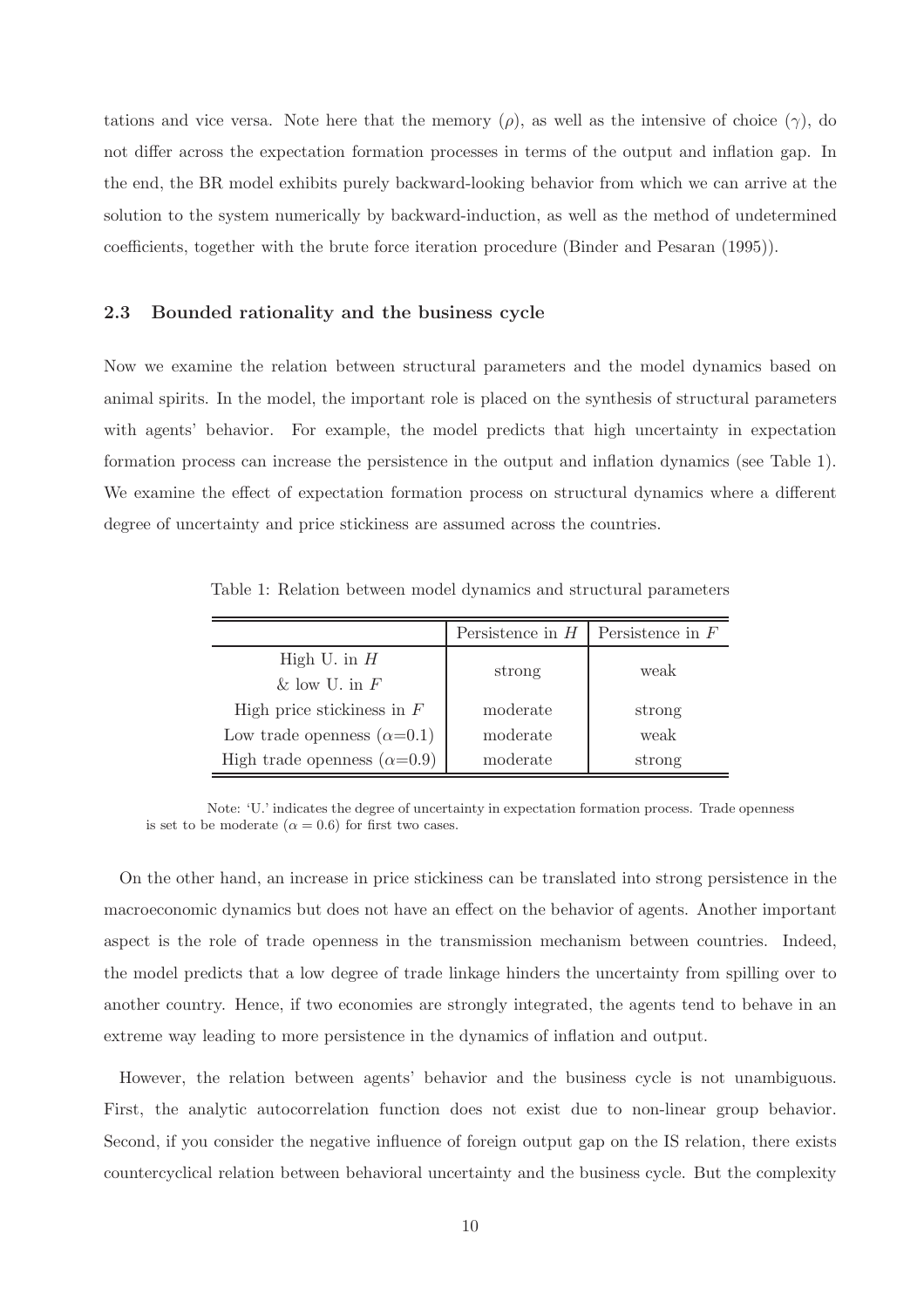of the model dynamics can be strengthened by structural adjustment process in demand and supply.

|             | $\alpha=0.1$ | $\alpha = 0.6$ | $\alpha = 0.9$ |
|-------------|--------------|----------------|----------------|
| $\nu = 0.5$ | $-0.193$     | $-0.040$       | 0.315          |
| $\nu = 1.0$ | $-0.221$     | $-0.037$       | 0.314          |
| $\nu = 2.0$ | $-0.261$     | $-0.046$       | 0.104          |

Table 2: Simulated output correlation

Note:  $\nu^*$  is set to 0.5. Other deep parameters are set to the values given in the Appendix B.

Table 2 shows the output correlation between country  $H$  and country  $F$  where we assume different values for divergence in belief. For this exercise, divergence of belief for country  $F$  is set to 0.5, while we allow for difference in divergence of belief for country H (i.e.,  $\nu = 0.5, 1.0, 2.0$ ). The model is simulated 100 times using different stochastic noise. After considering simulation errors, we take the average of the simulated values for the output correlation from the model.

The simulation results support countercyclical behavior when the spillover effects are weak across countries (i.e., weak trade linkage). The business cycles are less synchronized compared to the case where countries are strongly tied to each other. As two countries increase the amount of international trade, the business cycles of two economies tend to be synchronized. However, the model generates countercyclical output dynamics induced by behavioral uncertainty. This suggests that country H is subject to strong behavioral uncertainty regardless of international trade. Nevertheless, its effect on the business cycles is not exactly due to above mentioned reasons. For example, an increase in trade openness does not improve the synchronization of business cycles between countries when large behavioral uncertainty is assumed ( $\nu = 2.0$ ,  $\alpha = 0.9$ ). To see more details, we investigate the model prediction via numerical simulations in the next section.

## 3 Numerical Simulations

In this section, the model is simulated using a set of different parameter values. In particular, we examine some changes in behavioral parameters and their effects on the dynamics in an open economy. The benchmark values are shown in Table  $3<sup>7</sup>$  $3<sup>7</sup>$  $3<sup>7</sup>$ . The monetary reaction coefficients remain the same for both countries. Also, the memory parameter is set to 0.05 which suggests almost no memory. This assumption is supported by an evidence that memory decays exponentially (Ander-

<span id="page-11-0"></span><sup>&</sup>lt;sup>7</sup>See the Appendix for the relation between the model coefficients and the deep parameters in open economy.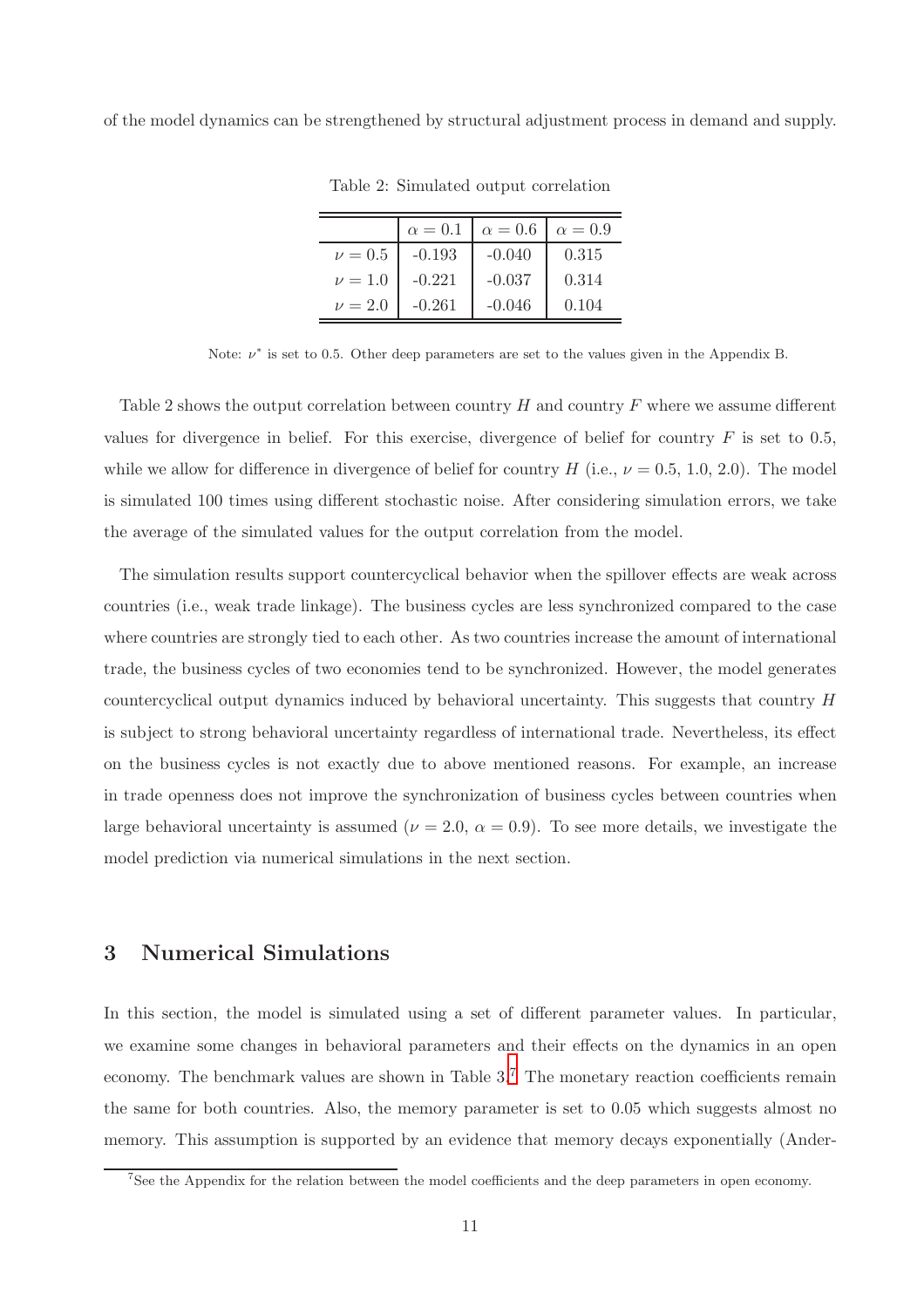son  $(2001)$ ). Note here that the domestic and foreign economies are denoted by H and F respectively.

| Parameter | Value  | Parameter      | Value  | Parameter    | Value   | Parameter         | Value    |
|-----------|--------|----------------|--------|--------------|---------|-------------------|----------|
| $a_1$     |        | 09             | 0.8194 | $c_1, c_1^*$ | 0.5     | $\nu, \nu^*$      |          |
| $a_2$     |        | $_{03}$        | 0.4760 | $c_2, c_2^*$ | $1.5\,$ |                   | 0.5      |
| D1        | 0.2475 | O <sub>A</sub> | 0.25   | $c_3, c_3^*$ |         | $\rho$ , $\rho^*$ | $0.05\,$ |

Table 3: Calibrated values for animal spirits in a two-country model

Note: The discount factor  $\beta$  is set to 0.99. The simulations are based on different values for divergence in belief, price stickiness, and trade openness ( $\alpha = 0.1, 0.9$ ).

#### 3.1 Case I: high uncertainty in  $H \&$  low uncertainty in  $F$

As discussed in the previous section, animal spirits in open economy are reflected in the group behavior. The behavioral parameters for bounded rational agents provide an approximation to uncertainty about expectation formation processes. For example, the degree of divergence in belief controls the persistence in extreme opinions with respect to the dynamics of output and inflation.

Figure 2: Dynamics of output and inflation gap in a two-country model



Note: The divergence in belief  $\nu$  is set to 2.0 in country H, while it is set to 0.5 for country F.

Note here that one of the most important behavioral parameters is the degree of divergence in belief. To see the effects of behavioral uncertainty on the model dynamics, we use same values for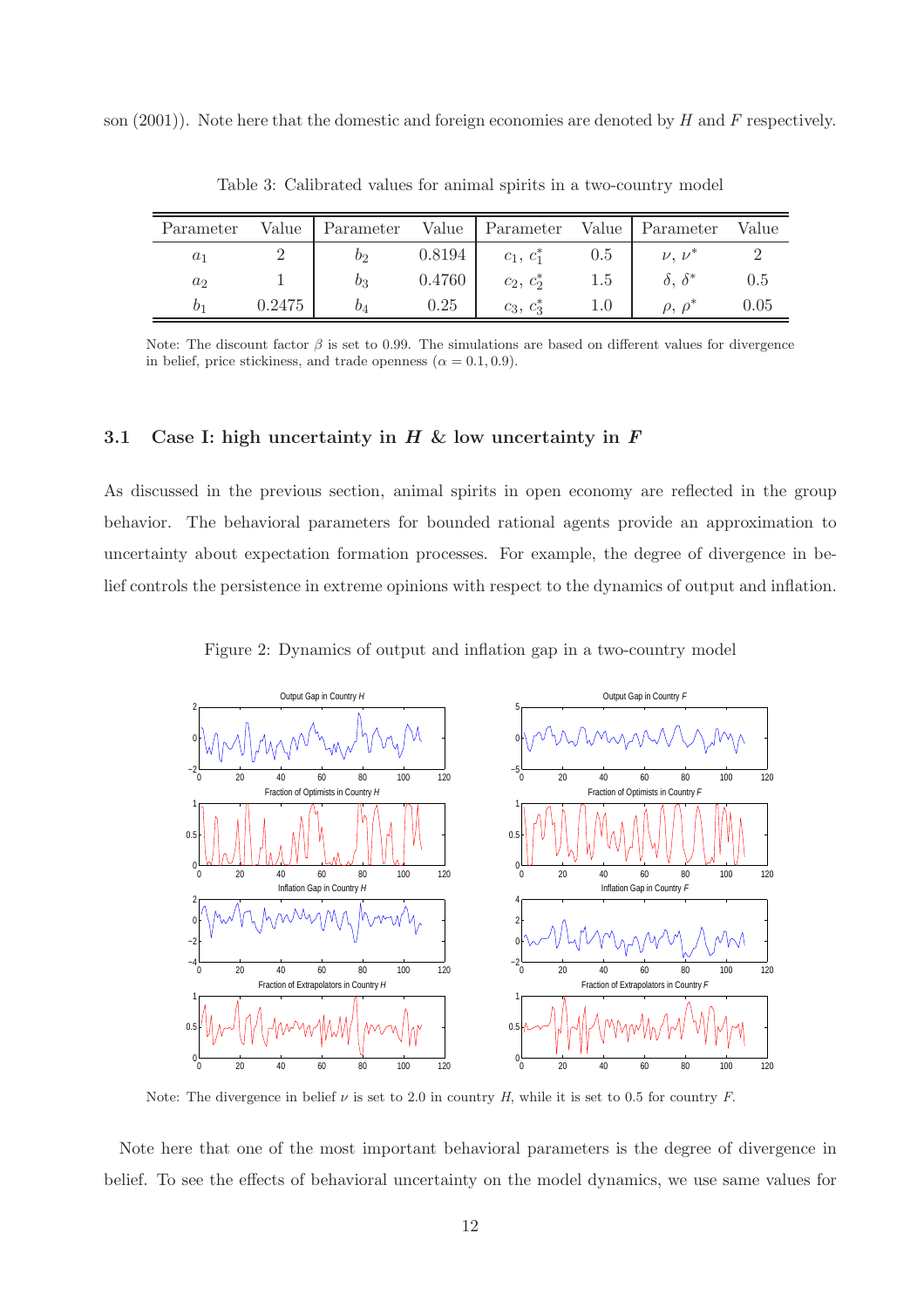other parameters in simulations. In addition, we consider a moderate degree of trade openness where the two economies engage in same amount of trade activities. In other words, domestic residents buy half of goods from the foreign economy ( $\alpha = 0.5$ ).

The simulated trajectories of output and inflation gap in the two countries are shown in Figure 2. The parameters  $\nu$  and  $\nu^*$  are set to 2.0 and 0.5 for countries H and F, respectively. The dynamics of output gap in country  $H$  are more persistent than country  $F$ . This suggests that a large degree of divergence in belief influences the dynamics of output and inflation, in particular leading to high persistence. The two countries do not differ in terms of underlying economic structure (i.e., the same values for the deep parameters), but the differences in the output and inflation dynamics are caused by the expectation formation process on market uncertainty. The extreme opinions in country  $H$  persist much longer than in country  $F$ , as the perceived uncertainty plays an important role in strengthening their strategy instead of changing their opinions on the economy.

Indeed, the simulated data match a high correlation between two countries. For example, high uncertainty in country H increases the correlation for simulated data (i.e.,  $corr(x_t^H, x_t^F) = 0.419$ ). Also, autocorrelations at lag one are  $0.427$  and  $0.468$  for countries H and F respectively. Those values are higher than the case where behavioral uncertainty is set to 0.5 for country  $H$  (i.e.,  $\text{corr}(x_t^H)$ ,  $x_t^F$  = 0.177, autocorr $(x_t^H, x_{t-1}^H)$  = 0.358, autocorr $(x_t^F, x_{t-1}^F)$  = 0.336). Accordingly, an increase in behavioral uncertainty has contributed to the synchronization of international business cycles, as well as the persistence of output gap for both countries.

#### 3.2 Case II: difference in price stickiness

In this simulation, we investigate the effects of price stickiness on the model dynamics. The price stickiness controls the inherited persistence from the output gap in the Phillips curve. Note here that country F keeps a higher degree of price stickiness than country H  $(\theta_H=0.75, \theta_F=0.9)$ . This produces much flatter slope of the Phillips curve in country F. Hence, it is shown in Figure 3 that the dynamics of the output gap in country  $F$  remains persistent, where its trajectory is strongly influenced by country H.

This finding is noteworthy because a standard DSGE model with staggered price is often used to generate endogenous dynamics. According to our simulation results, the persistence of output and inflation gap in country  $F$  stem from nominal rigidities. Note that the persistent dynamics are also strengthened by the high uncertainty on the future output gap in country H.

The simulation results are evaluated by considering the output correlation of the countries. For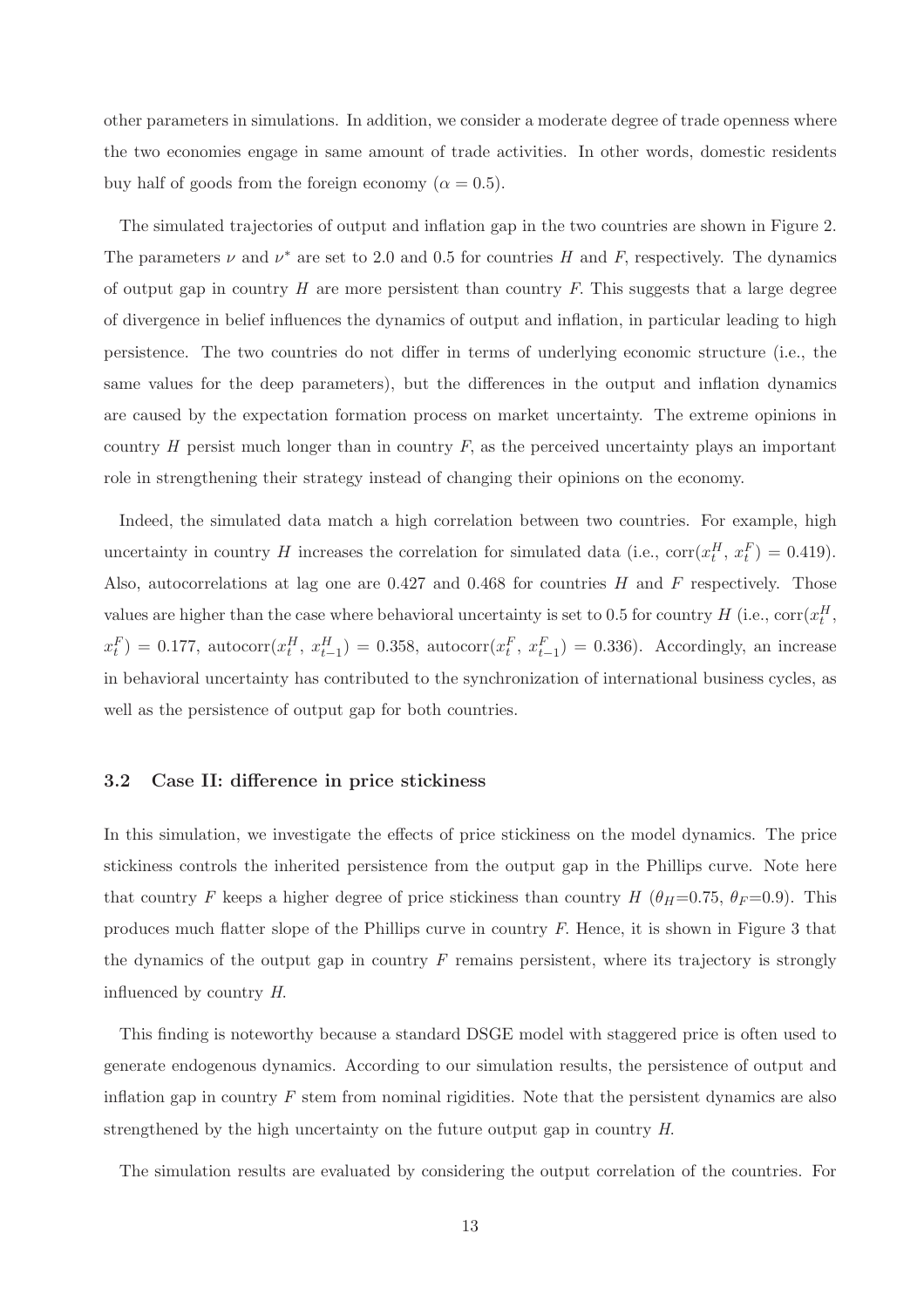

Figure 3: Dynamics of output and inflation gap in a two-country model

Note: We assume the same degree of divergence in belief for countries H and F (i.e.,  $\nu = \nu^* = 0.5$ ). A high degree of price stickiness in country F causes a change in the slope of the Phillips curve  $(b_2^* = 0.5429)$ . But the slope of the Philips curve in country H is relatively flat  $(b_3^* = 0.4945)$ .

example, there is relatively a moderate degree of the correlation of 0.312 for simulated data when we assume a high degree of price stickiness for country F. Also, autocorrelations at lag one are 0.482 and 0.331 for countries  $H$  and  $F$  respectively. Those values are higher than the case where same degree of price stickiness is assumed for both countries  $(\theta = \theta^* = 0.75)$ . For the latter its effect on the business cycle synchronization is smaller than the case based on strong nominal rigidities. Hence, an increase in price stickiness has contributed to the synchronization of international business cycles, as well as the persistence of output gap for two countries.

#### 3.3 Case III: low and high degree of trade openness

Now we investigate the effect of trade openness on the dynamics of the output gap and inflation gap. As it is shown in the Appendix, the degree of trade openness has an effect on the inherited and intrinsic persistence in the dynamics of inflation and output. In the simulation, we consider different values for trade openness, while keeping behavioral uncertainty the same across countries.

#### (i) low degree of trade openness  $(\alpha = 0.1)$

The spillover effects across countries are now constrained by low trade openness. For example,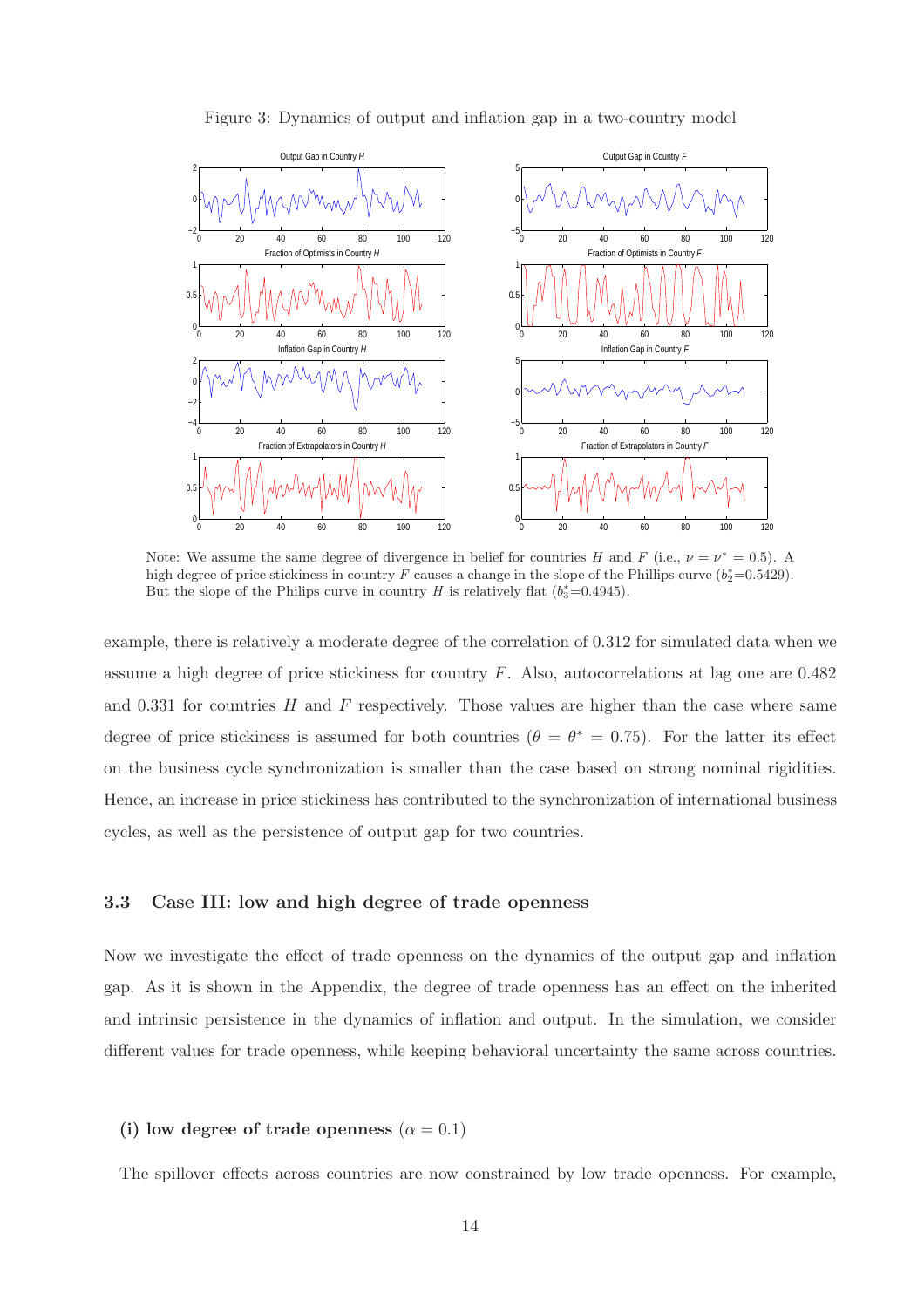| Parameter | Value  | Parameter | Value  | Parameter | Value  |
|-----------|--------|-----------|--------|-----------|--------|
| $a_1$     | 1.2593 | $b_2$     | 0.4783 | $b^*$     | 0.1932 |
| $a_2$     | 0.2593 | b3        | 0.1350 | $b_3^*$   | 0.1447 |
| O1        | 0.0728 | O4        | 0.0735 |           |        |

Table 4: Calibrated values for animal spirits in a two-country model

Note: The discount factor  $\beta$  is set to 0.99. We assume that there is no change in the monetary reaction coefficients.

the model produces the endogenous persistence of business cycles through international trade, and the high degree of economic uncertainty and price stickiness can increase persistence in the output and inflation dynamics. However, low trade openness hinders the uncertainty in country H from spilling over to country F. Accordingly, the output dynamics display a low level of inertia.

Table 4 shows calibrated values for the model based on weak trade linkage. The coefficients of the IS relation and Phillips curve are relatively small when the low degree of trade integration is assumed. The internal propagation plays an important role in the dynamics, because the spillover effects are not strong in this case. The simulated trajectories are shown in Figure 4.

Figure 4: Dynamics of output and inflation gap in a two-country model



Note: We assume the same degree of divergence in belief for countries H and F (i.e.,  $\nu = \nu^* = 2$ ). Trade openness controls a degree of spillover effects across countries. The parameter  $\alpha$  is set to 0.1.

The simulated data are evaluated by considering the output correlation of countries over time. For example, the correlation for simulated data is 0.379 when we assume low trade openness. Also,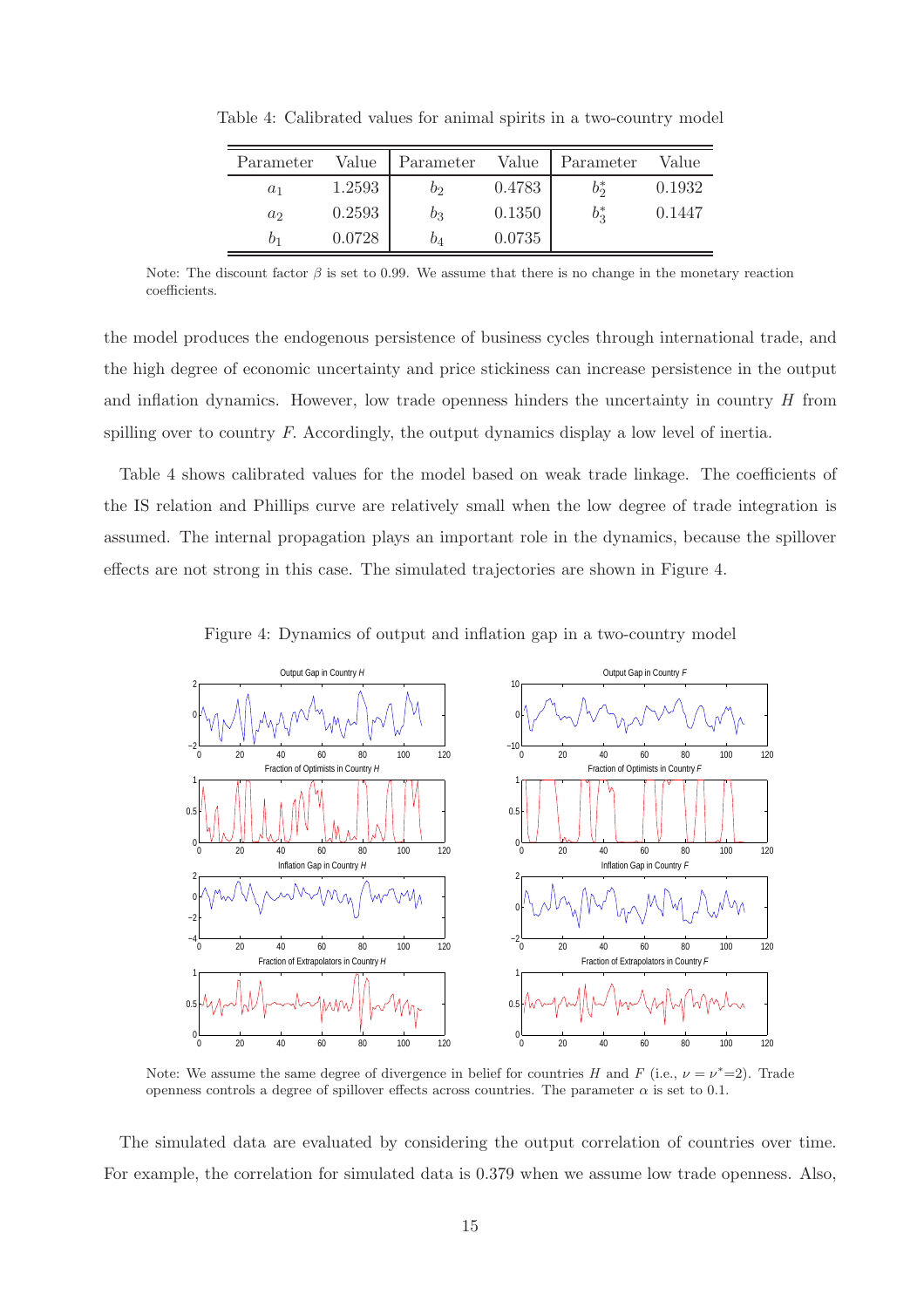autocorrelations at lag one are 0.557 and 0.577 for countries  $H$  and  $F$  respectively. They are much higher than the case based on intermediate trade openness ( $\alpha = 0.6$ ). For the latter the model generates a high degree of business cycle synchronization, but the output dynamics behave more regularly than the case where two economies do not trade. Accordingly, an increase in trade integration has contributed to the synchronization of international business cycles, while their effects on the persistence of output gap are ambiguous.

#### (ii) high degree of trade openness ( $\alpha = 0.9$ )

Now we consider a high degree of trade openness across countries. The dynamics of inflation output are more persistent relative to the model in which the economies are loosely integrated. The simulation results in Figure 4 show that the underlying interactions play an important role in the model dynamics when a high degree of trade openness is assumed. The result is not surprising: a high degree of trade openness puts pressure on the IS relation and Phillips curve, in particular leading to an increase in their slopes (see Table 5).

| Parameter |        | Value Parameter Value Parameter Value |        |        |
|-----------|--------|---------------------------------------|--------|--------|
| $a_1$     | 4.8571 | Οo                                    | 1.6489 | 1.3638 |

∗ 3

1.3153

Table 5: Calibrated values for animal spirits in a two-country model

Note: The discount factor  $\beta$  is set to 0.99. The monetary reaction coefficients do not change.

 $a_2$  3.8571  $b_3$  1.3056

 $b_1$  0.6551  $b_4$  0.6618

However, high trade openness has an ambiguous effect on the correlation in a two-country model. For example, the correlation for simulated data is 0.364. Also, autocorrelations at lag one are 0.472 and 0.602 for countries  $H$  and  $F$  respectively. They do not differ from the case where low degree of trade openness is assumed. The rational behind the ambiguous effect is that trade integration is strongly tied to persistence in the output dynamics, which are intermingled with large behavioral uncertainty. Hence, high trade openness does not have direct effects on an increase in the synchronization of international business cycles. But the model predicts a positive correlation between the output gap and trade openness.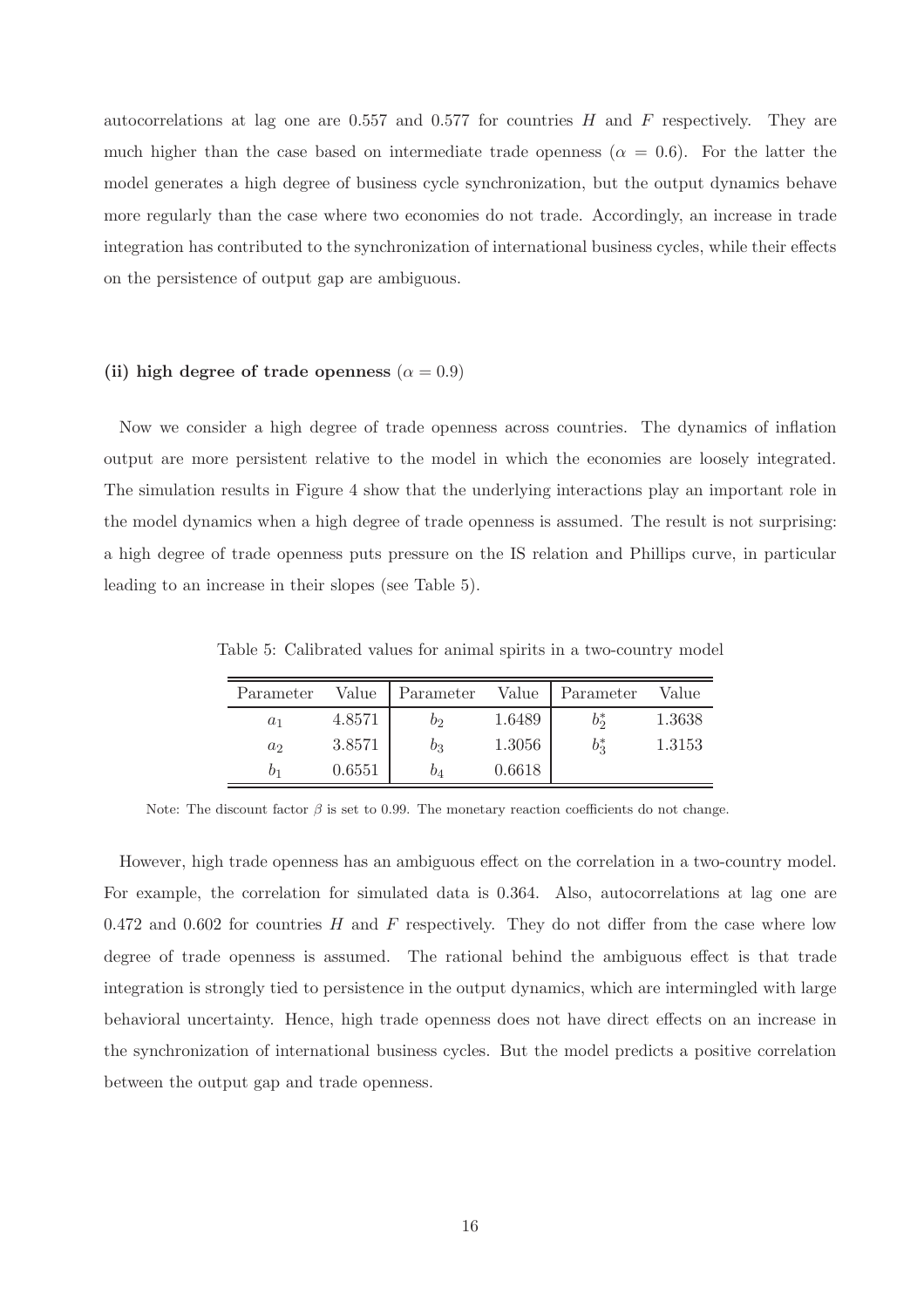

Figure 5: Dynamics of output and inflation gap in a two-country model

Note: We assume the same degree of divergence in belief for countries H and F (i.e.,  $\nu = \nu^* = 2$ ). Trade openness controls a degree of spillover effects across countries. The parameter  $\alpha$  is set to 0.9.

# 4 Comparison with other studies

Recent advances in research on behavioral economics and its application to macroeconomic models reflect an existing gap between theoretical models and data.<sup>[8](#page-17-0)</sup> In other words, the inclusion of financial market frictions in DSGE models is a high priority for further research in macroeconomics. However, most frameworks are limited to simple transmission mechanism, in particular within sectors in the economy. As a result, the misspecification of DSGE models are considered a main drawback when providing appropriate advice to policy makers (see also Tovar  $(2009)$  $(2009)$  $(2009)$ ).<sup>9</sup>

Indeed, only a few aspects of financial market distortions have been examined until recently. Examples include balance sheet effects, cost channel, portfolio choice, term premium, among others. For example, firms' balance sheet effects on investment can serve endogenously as the financial accelerator in DSGE models (Bernanke et al. (1999)). Also, the cost channel between countries can be used to generate propagation mechanism in the global economy (Ravenna and Walsh (2006)). Differences in home and foreign portfolio may have additional effects on equity portfolios under

<span id="page-17-0"></span><sup>&</sup>lt;sup>8</sup>Behavioral macroeconomics and the empirical deficiency of New Keynesian models are surveyed by Driscoll and Holden (2014).

<span id="page-17-1"></span><sup>9</sup>One of the recent development in research is to integrate financial sector into the real markets. These include Lengnick and Wohltmann (2013), as well as Biondi and Righi (2013).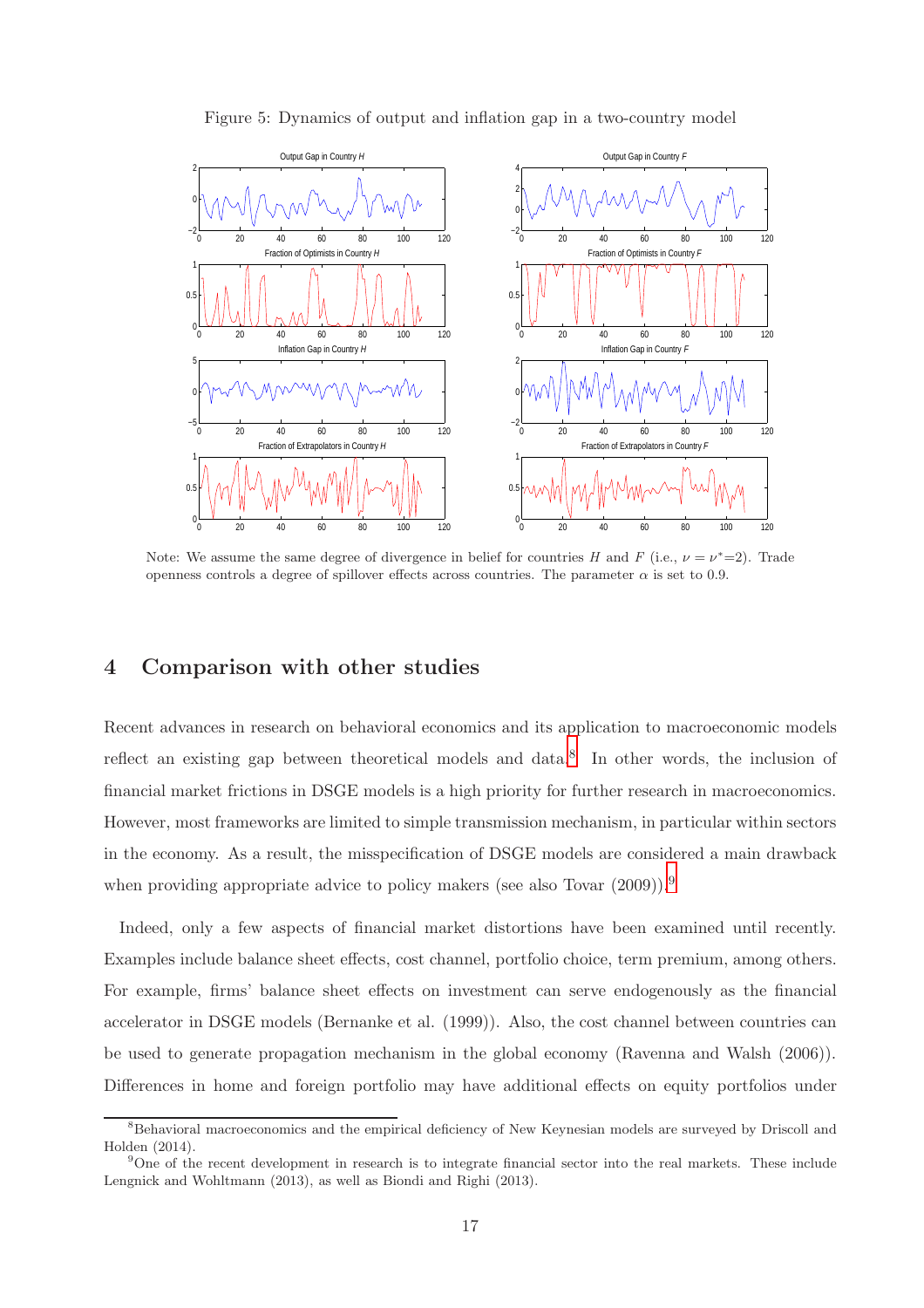nominal price stickiness (Engel and Matsumoto (2005)). Furthermore, the relation between term premium and the economy can be investigated within this context (Rudebusch et al. (2006)).

This study's aim is to explain financial market frictions much like the above studies with respect to the structure of DSGE models, but the approach is based on social interaction effects where bounded rational agents act as a main driver of market incompleteness in an open economy. As shown in the Section 2, the baseline open DSGE model does not include lagged terms in the IS and Phillips curve. As a result, the expectation formation process in the model is purely forward-looking. By introducing performance measures of optimists and pessimists (or the bounded rational behavior of agents), the model can be used to establish a link between backward-looking expectations and macroeconomic dynamics. In other words, a behavioral channel between countries can be strengthened by risk-averse investors who may over- or under-react to the state of the economy.

# 5 Conclusion

The global economy is complicated by many aspects of international trade and investment across countries. Distortions might stem from the existence of incomplete markets, cost channel or trade openness. Put differently, distortions and economic complexity can be associated with multidimensional aspects of economic variables in which a single exponent is not enough to describe the economic system over time. Hence, a complicated dependency between time series contributes to the economic complexity where economic data are recorded in different time intervals but we observe aggregated ones for economic analysis.

In addition, the complexity of economic dynamics is attributed to a non-rational group behavior which influences economic system in a non-linear way. This paper contributes to the macroeconomic system in this respect. In other words, this study puts an emphasis on behavioral perspective and the perceived uncertainty of heterogeneous agents on the underlying economy. As a result, large uncertainties in economic activities can be generated by the interactions arising from differences in forecast performance by heterogeneous agents.

To show this, we construct an artificial open economy where two countries are constrained by social interactions between heterogeneous investors. Our simulation results show that social interaction effects serve as an transmission channel behind market integration in a global economy. Indeed, economic uncertainty affects the investment decisions. To show this, we examine the effect of the social interactions between boundedly rational agents on the joint behavior of inflation and output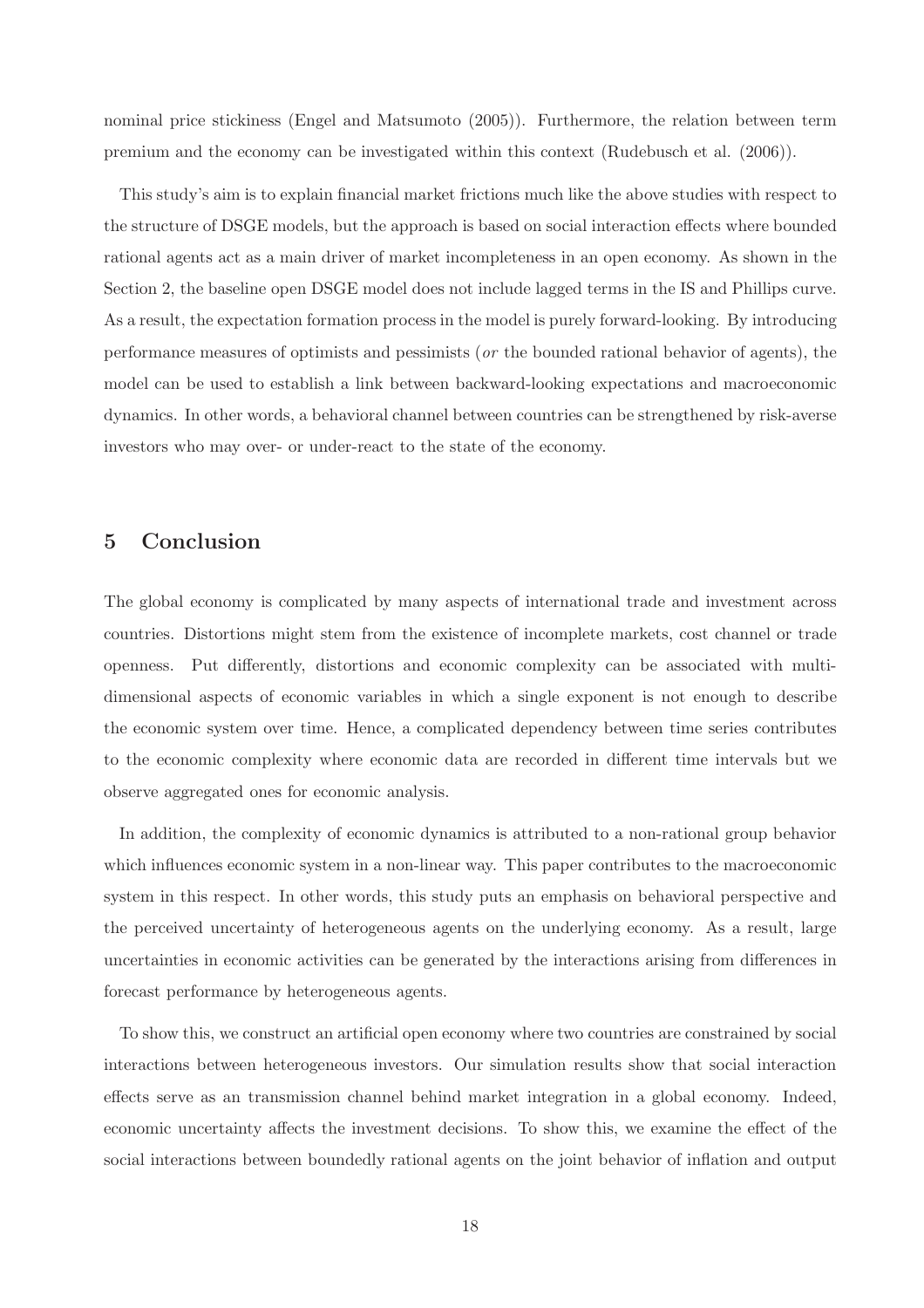within two countries.

In addition, future work of our current study may lead to interesting results. For example, the estimation of the behavioral parameters from real data can be considered a high priority for current research. For example, Jang and Sacht (2015) make an estimation of De Grauwe model by using SMM from Euro Area data, and found that the backward-looking behavior and bounded rationality play an important role in the approximation of the model to empirical data. Similarly, simulationbased inference can be used to bridge the gap between the model dynamics and real data. Another research direction includes the extension of the expectation formation process in which forecast performance in one country depends on the mean squared forecast errors from foreign country. This kind of extension can be used to analyse the effects of behavioral complexity on the global economy.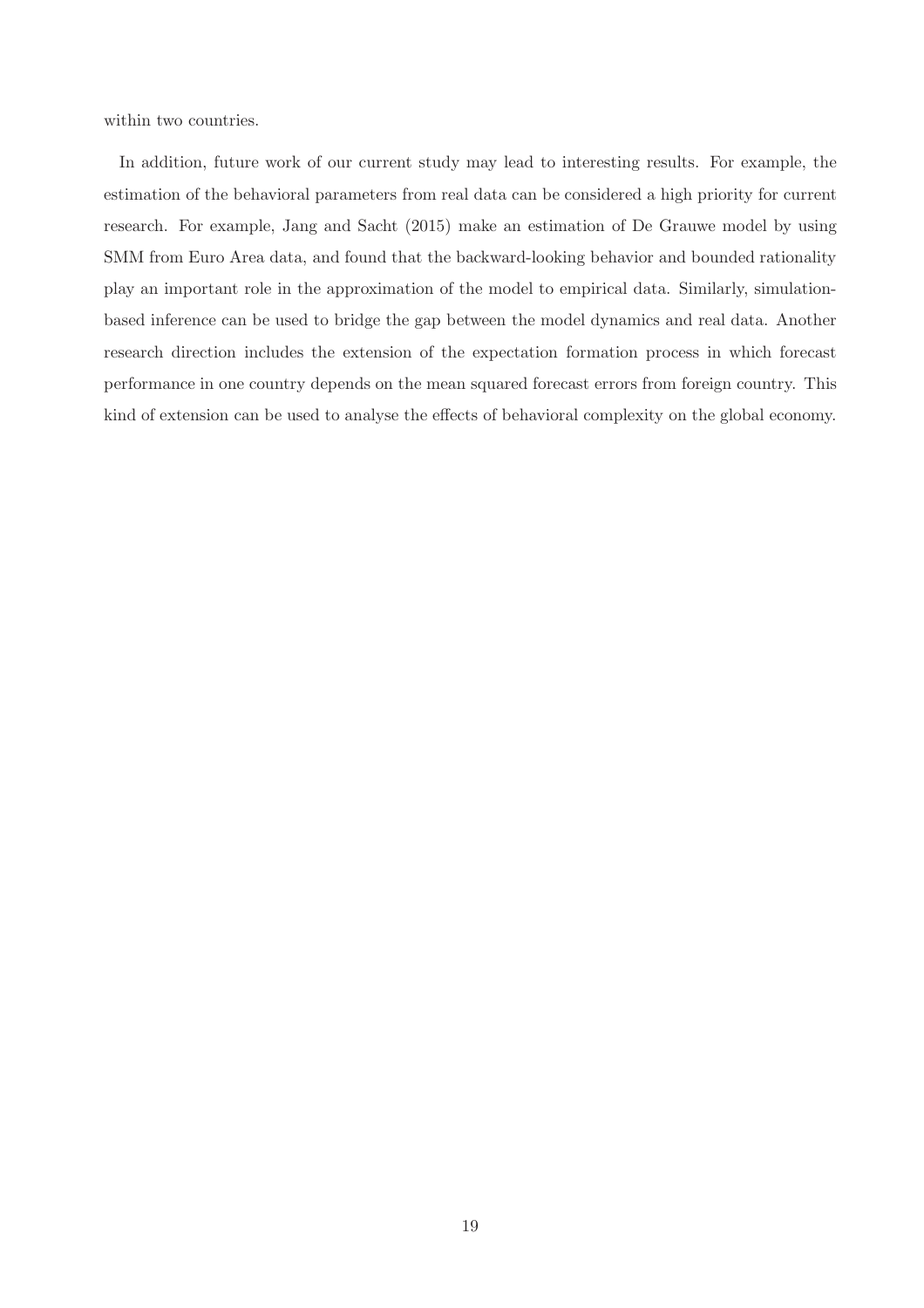# Appendixes

# A: Canonical form of open-economy model

We denote by  $z_t$  the state vector of  $[x_t \pi_t r_t x_t^* r_t^*]'$ . Then, the structural model of a symmetric open economy can be rewritten in canonical form:

$$
A\mathbf{E}_t z_{t+1} + B z_t + C z_{t-1} = 0, \tag{19}
$$

where:

$$
A = \begin{bmatrix} 1 & a_1 & 0 & a_2 & 0 & 0 \\ -b_1 & \beta & 0 & b_1 & 0 & 0 \\ 0 & 0 & 0 & 0 & 0 & 0 \\ a_2 & 0 & 0 & 1 & a_1 & 0 \\ b_1 & 0 & 0 & -b_1 & \beta & 0 \\ 0 & 0 & 0 & 0 & 0 & 0 \end{bmatrix},
$$

$$
B = \begin{bmatrix} -1 & 0 & -a_1 & -a_2 & 0 & 0 \\ b_2 & -1 & 0 & -b_3 & 0 & 0 \\ (1-c_1)\cdot c_3 & (1-c_1)\cdot c_2 & -1 & 0 & 0 & 0 \\ -a_2 & 0 & 0 & -1 & 0 & -a^* \\ -b_3^* & 0 & 0 & b_2^* & -1 & 0 \\ 0 & 0 & 0 & (1-c_1^*)\cdot c_3^* & (1-c_1^*)\cdot c_2^* & -1 \end{bmatrix},
$$

|  | $\begin{bmatrix} 0 & 0 & 0 & 0 & 0 & 0 \ -b_4 & 0 & 0 & b_4 & 0 & 0 \ 0 & 0 & c_1 & 0 & 0 & 0 \ 0 & 0 & 0 & 0 & 0 & 0 \ b_4 & 0 & 0 & -b_4 & 0 & 0 \ 0 & 0 & 0 & 0 & c_1^* \end{bmatrix}$ |  |  |  |
|--|-------------------------------------------------------------------------------------------------------------------------------------------------------------------------------------------|--|--|--|
|  |                                                                                                                                                                                           |  |  |  |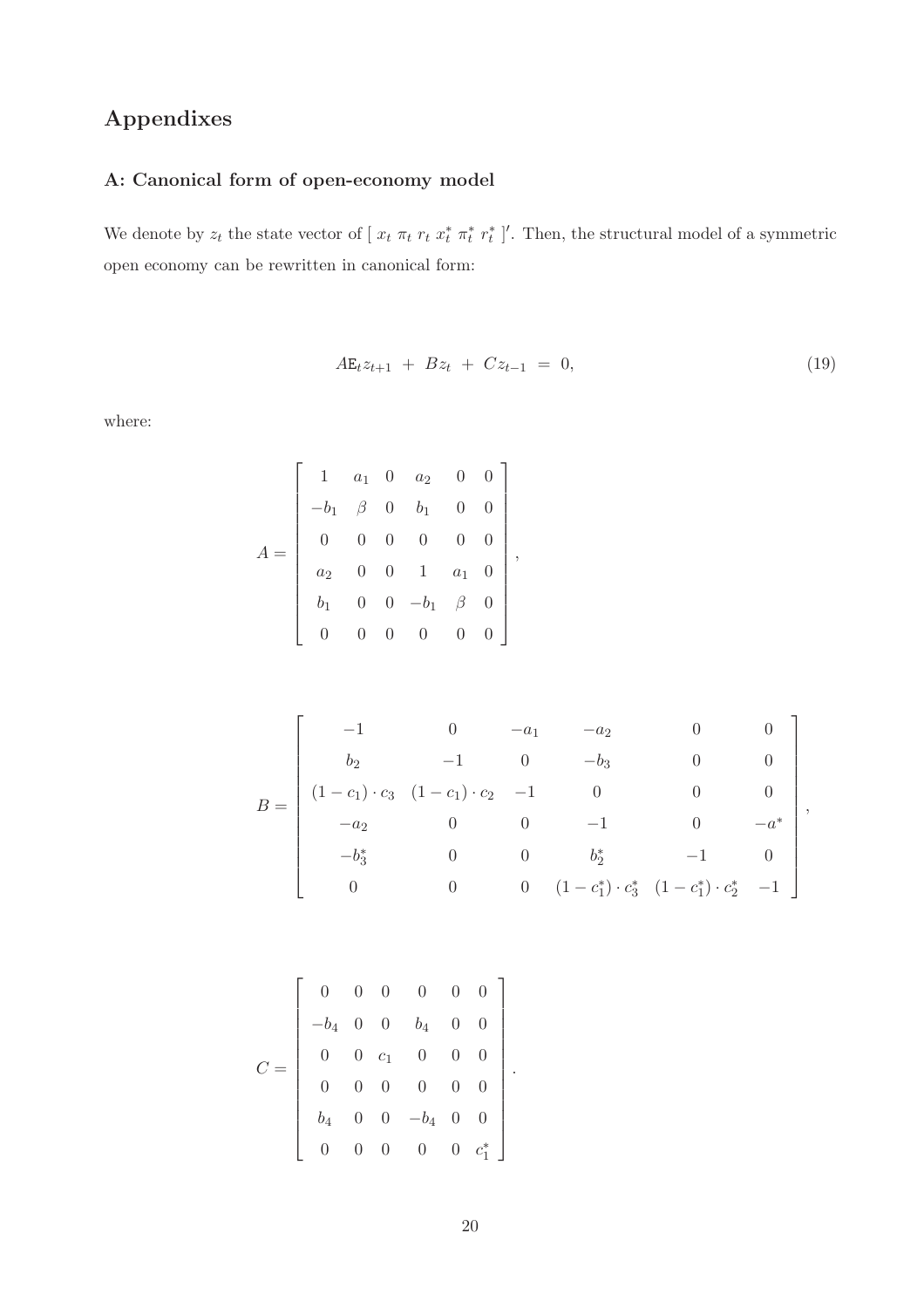The method of undetermined coefficients and iterative methods can be used to solve the system of equations. This solution indicates the equilibrium values of the observable variables in the system.

#### B: Calibrated values for deep parameters

| Parameters                  | Description                              | Value |
|-----------------------------|------------------------------------------|-------|
| $\sigma$                    | Risk aversion                            | 1.0   |
| $\eta$                      | Elasticity of substitution between goods | 2.0   |
| $\varphi$                   | Labor disutility                         | 3.0   |
| $\theta_H$                  | Calvo lotteries in domestic price        | 0.75  |
| $\theta_F$                  | Calvo lotteries in foreign price         | 0.9   |
| $\phi_{\pi} = \phi_{\pi}^*$ | Taylor rule inflation                    | 1.5   |
| $\phi_y = \phi_y^*$         | Taylor rule output growth                | 1.0   |
| $\phi_r = \phi_r^*$         | Interest rate smoothing                  | 0.5   |
|                             |                                          |       |

Table 6: Calibrated values for animal spirits in a two-country model

Note: The discount factor  $\beta$  is set to 0.99. The simulations are based on different values for trade openness  $(\alpha = 0.1, 0.9)$ .

Table 5 shows the calibrated values for deep parameters in the model. The parameters are connected with the model coefficients in canonical form as follows:

$$
\kappa_H = (1 - \theta_H) \cdot (1 - \theta_H \cdot \beta) / \theta_H;
$$
  
\n
$$
\kappa_F = (1 - \theta_F) \cdot (1 - \theta_F \cdot \beta) / \theta_F;
$$
  
\n
$$
\omega_2 = 2 \cdot \alpha \cdot (1 - \alpha) \cdot (\sigma \cdot \eta - 1);
$$
  
\n
$$
\omega_4 = 4 \cdot \alpha \cdot (1 - \alpha) \cdot (\sigma \cdot \eta - 1);
$$
  
\n
$$
\varsigma = (\omega_2 + 1) \cdot \sigma + (\omega_4 + 1) \cdot \varphi;
$$
  
\n
$$
a_1 = (\omega_4 + 1) / \{(\omega_2 + 1 - \alpha) \cdot \sigma\};
$$
  
\n
$$
a_2 = (\alpha + \omega_2) / (\omega_2 + 1 - \alpha);
$$
  
\n
$$
b_1 = (\beta \cdot \alpha \cdot \sigma) / (\omega_4 + 1);
$$
  
\n
$$
b_2 = \{\alpha \cdot \sigma \cdot (1 + \beta) + \kappa_H \cdot \varsigma\} / (\omega_4 + 1);
$$
  
\n
$$
b_3 = \sigma \cdot \{\alpha \cdot (1 + \beta) - \kappa_H \cdot \omega_2\} / (\omega_4 + 1);
$$
  
\n
$$
b_4 = (\alpha \cdot \sigma) / (\omega_4 + 1);
$$
  
\n
$$
b_3^* = \sigma \cdot \{\alpha \cdot (1 + \beta) - \kappa_F \cdot \varsigma\} / (\omega_4 + 1);
$$
  
\n
$$
b_3^* = \sigma \cdot \{\alpha \cdot (1 + \beta) - \kappa_F \cdot \omega_2\} / (\omega_4 + 1);
$$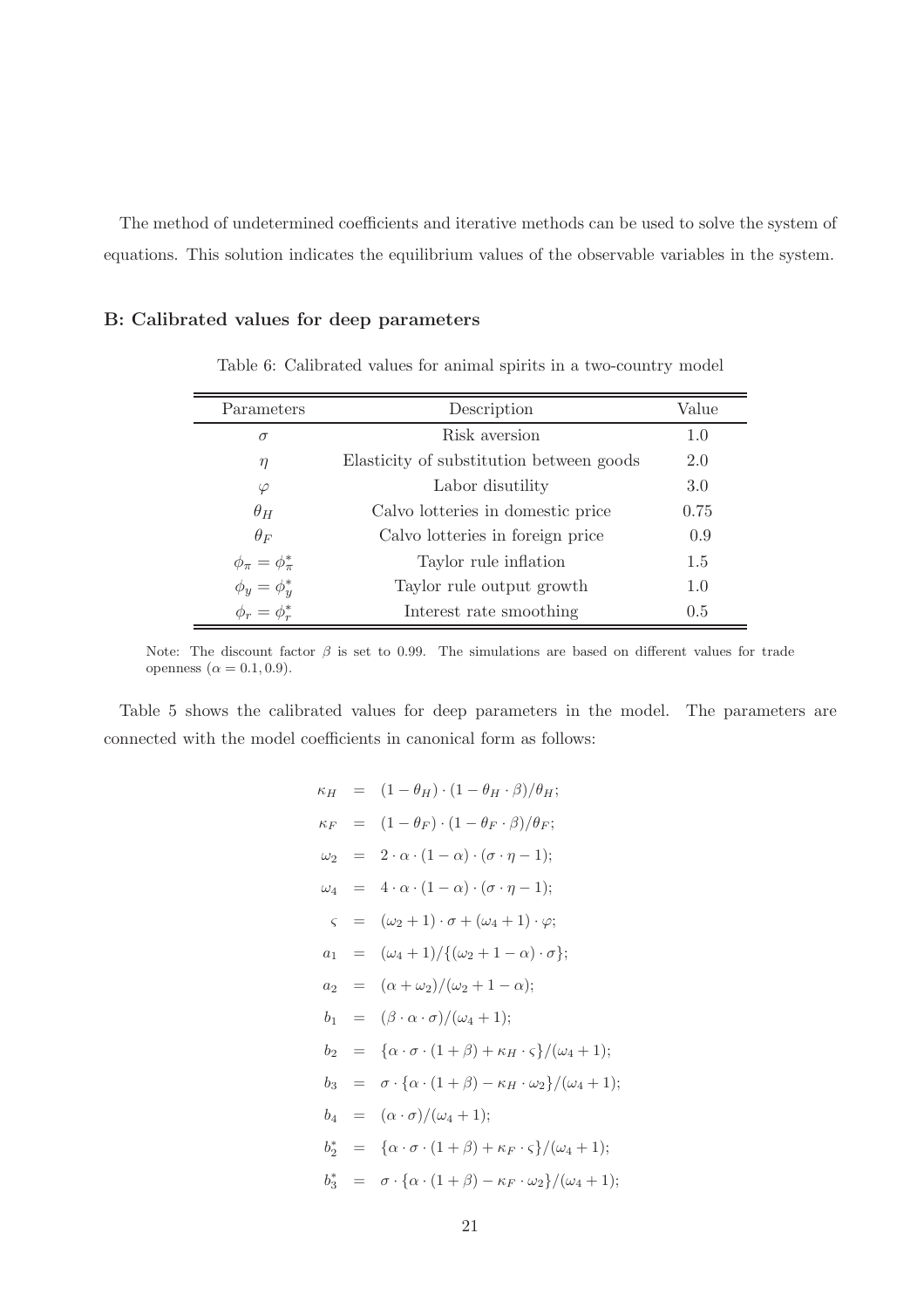#### C: Computer code

The following matlab file was used to generate the behavior of agents and dynamic macroeconomic variables in a two-country New Keynesian model.

```
load data us euro;
output\_gap\_euro = realdat(:,1);output\_gap\_us = readdat(:,2);beta = 0.99; sigma = 1.0; eta = 2.0; varphi = 3;
theta H = 0.75; theta F = 0.75; alpha = 0.5;
kappa H = (1-theta H<sup>*</sup>(1-theta H<sup>*</sup>beta)/theta H;
kappa F = (1 - \text{theta_F}) * (1 - \text{theta_F}) * \text{beta_F};omega 2 = \text{alpha*2*(1-alpha)*(sigma*eta-1)};
omega4 = \text{alpha*4*(1-alpha)*}(\text{sigma*eta-1});varsigma = (omega_2+1)*sigma+(omega_4+1)*varphi;a_1 = \frac{1 - \frac{1}{2}}{(\omega_1 + \omega_2)} (omega2 + 1-alpha)*sigma);
a_2 = (alpha+1) / (omega+2)b_1 = (beta*alpha*sigma)/(omegaqa_4+1);b_2 = (alpha*signa*(1+beta)+kappa_H*varsigma)/(omega_4+1);b_3 = \text{sigma*(alpha*(1+beta)-kappa_H*omega-2)/(omegaa_4+1)};b_4 = (alpha*signa)/(omega+4);b_2_star = (alpha*signa*(1+beta)+kappa_F*varsigma)/(omega4-4+1);b 3 star = sigma*(alpha*(1+beta)-kappa F*omega 2)/(omega 4+1);
phi pi = 1.5; phi pi star = 1.5; phi x = 1.0;
phi x star = 1.0; phi r = 0.5; phi r star = 0.5;
```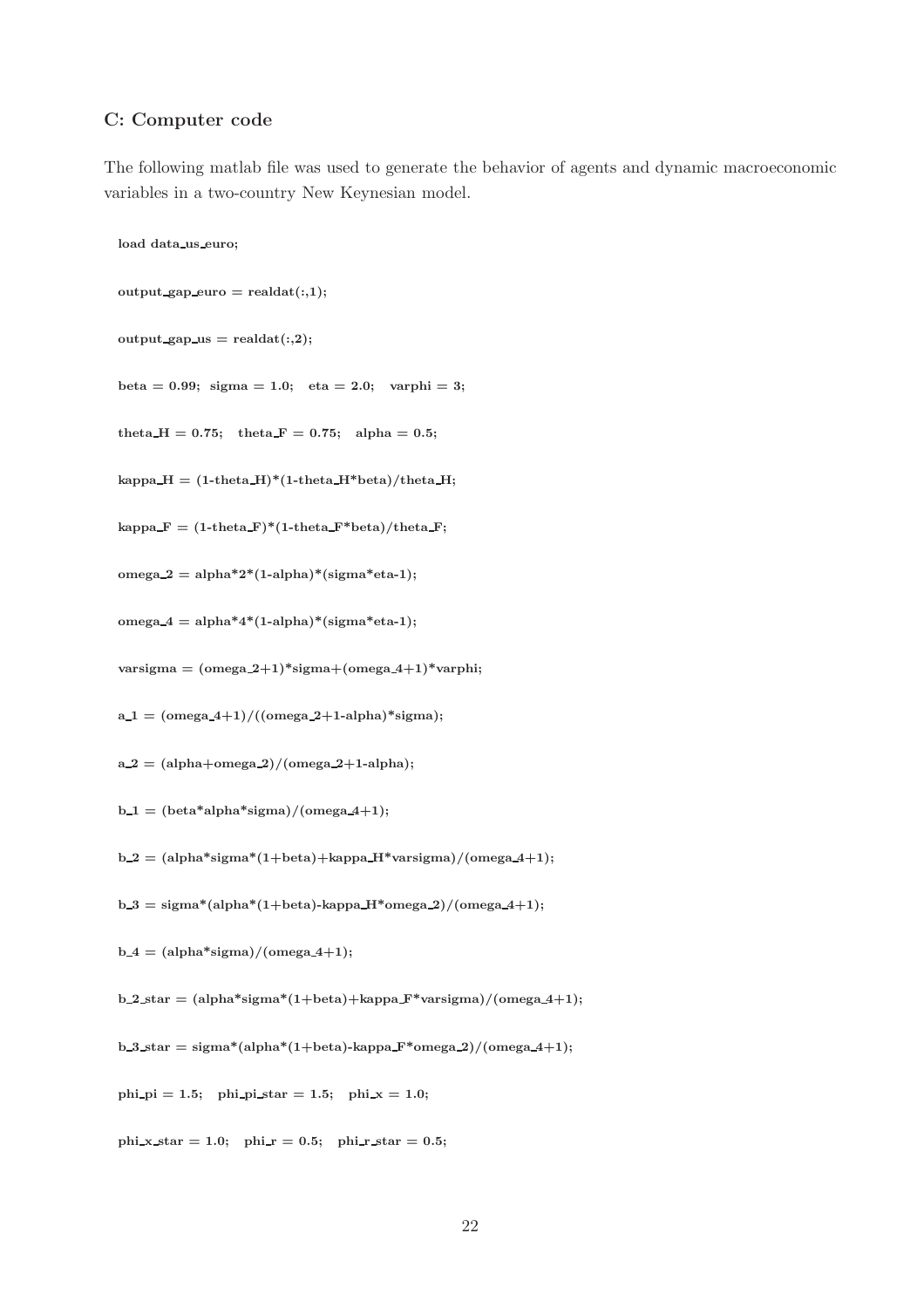```
sig-pp = 0.5; sig-xx = 0.5; sig-rr = 0.5;
 sig\_{\text{ppfar}} = 0.5; \text{ sig}\_{\text{xxstar}} = 0.5; \text{ sig}\_{\text{xstar}} = 0.5;drift H = 2.0; delta H = 0.5; rho H = 0.05;
 mm = 1.0; drift F = 6; delta F = 0.5; rho F = 0.05;A = \begin{bmatrix} 1 & -(\text{alpha}^*)\text{diag}((1+\text{beta})+\text{alpha} + \text{average}((1+\text{beta}))\end{bmatrix}sigma*(alpha*(1+beta)-kappa H*omega(2)/(omega(4+1));(omega_4+1)*(1-phi_1)*(phi_1)+phi_2i/((omega_2+1-alpha)*sigma_1)1+(\text{omega}_2-4+1)*(1-\text{phi}_2)*\text{phi}_2/(\text{omega}_2-2+1-\text{alpha})*sigma) 0 (alpha+omega_2)/(omega_2+1-alpha);
       0 sigma*(alpha*(1+beta)-kappa F*omega 2)/(omega 4+1) 1
       -(\text{alpha}^*\text{sigma}^*(1+\text{beta})+\text{kappa}_*\text{varsigma})/(\text{omega}_4+1);0 (alpha+omega_2)/(omega_2+1-alpha) (omega_4+1)*(1-phi_r_star)*phi_pi_star/((omega_2+1-alpha)*sigma)
       (omega.4+1)*(1-phi.r.star)*phi.x.star/((omega.2+1-alpha)*sigma)];
 B = [beta -beta *alpha * sigma/(omega + 1) 0 beta * alpha * sigma/(omega + 4)];
       omega 4+1)/((omega 2+1-alpha)*sigma) 1 0 (alpha+omega 2)/(omega 2+1-alpha);
       0 beta*alpha*sigma/(omega_4+1) beta -beta*alpha*sigma/(omega_4+1);
       0 (alpha+omega 2)/(omega 2+1-alpha) (omega 4+1)/((omega 2+1-alpha)*sigma) 1 ];
 C = [0 -alpha*sigma/(omega4+1) 0 alpha*sigma/(omega4+1);0 0 0 0;
        0 alpha*sigma/(omega4+1) 0 -alpha*sigma/(omega4+1);
        0 0 0 0 ];
 smooth = [ 0 0;
             -(\text{omega}_4+1)/((\text{omega}_2+1-\text{alpha})^*)sigma) 0;
              0 0;
              0 -(\text{omega}_4+1)/((\text{omega}_2+1-\text{alpha})*\text{sigma}) ;
 BB = 20;
 T = 129-BB;
 eps\_pp(1,1) = 0; eps\_xx(1,1) = 0; eps\_rr(1,1) = 0;
 eps\_pp\_star(1,1) = 0; eps\_xx\_star(1,1) = 0; eps\_rr\_star(1,1) = 0;
 beta_tar = 0.5; alfay = 0.5;
 beta_tar_star = 0.5; alfay_star = 0.5;
 beta_tart(1,1) = beta_tar; alfayt(1,1) = alfay;
```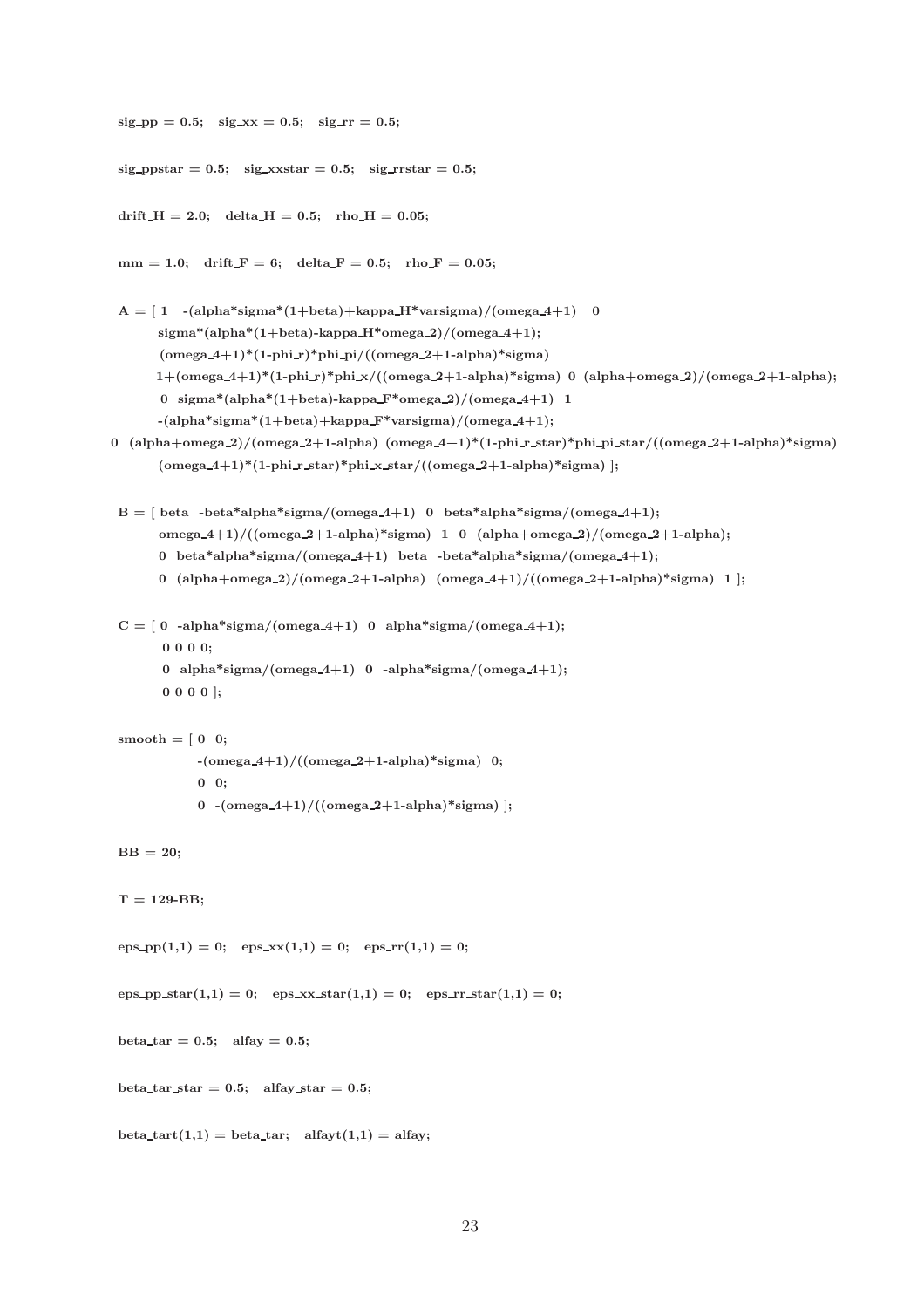beta\_tart\_star(1,1) = beta\_tar\_star;

alfayt\_star(1,1) = alfay\_star;

 $TAR$ -pp = zeros $(T+BB,1)$ ; EXT-pp = zeros $(T+BB,1)$ ;

 $OP_{\text{c}XX} = \text{zeros}(T + BB, 1); \quad PE_{\text{c}XX} = \text{zeros}(T + BB, 1);$ 

 $pp = zeros(T+BB,1);$   $xx = zeros(T+BB,1);$   $rr = zeros(T+BB,1);$ 

 $TAR$ -pp\_star = zeros $(T+BB,1)$ ; EXT-pp\_star = zeros $(T+BB,1)$ ;

 $OP\_xx\_star = zeros(T+BB,1);$   $PE\_xx\_star = zeros(T+BB,1);$ 

```
pp\_star = zeros(T+BB,1); xx\_star = zeros(T+BB,1); rr\_star = zeros(T+BB,1);
```

```
SS = 100;
```

```
for jj = 1:SS
```

```
randn('state', jj+100);
```
for  $ii = 2:T+BB$ 

```
eps\_pp(ii,1) = sig\_pp * randn; \; \;eps\_xx(ii,1) = sig\_xx * randn;eps_rr(ii,1) = sig_rr * randn; eps_pp_star(ii,1) = sig_ppstar * randn;
eps_x x_1 x_2 = sig_x x_2 x_3 = s_1 x_3 + s_2 x_4 = s_1 x_2 + s_3 x_1 + s_4 x_2 + s_5 x_3temp = -(omega_4+1)/((omega_2+1-\alpha)<sup>*</sup>sigma);
\text{shocks} = [\text{eps}.\text{pp}(\text{ii},1); \text{temp*eps}.\text{rr}(\text{ii},1) + \text{eps}.\text{xx}(\text{ii},1);eps_pp_star(ii,1); temp*eps_rr_star(ii,1)+eps_xx_star(ii,1) ];
epcs = pp(ii-1,1); epcs\_star = pp\_star(ii-1,1);epfs = 0; epfs\_star = 0;
eps = (1 - beta_t ar) * eps + beta_t ar * eps;if (ii\ll=20)eyoptim = 0.5 * (drift_H + delta_H * std(output_gap_euro(1:BB,1)));else
    eyoptim = 0.5 * (drift_H + delta_H * std(output_gap_euro(ii-BB:ii-1,1));
end
```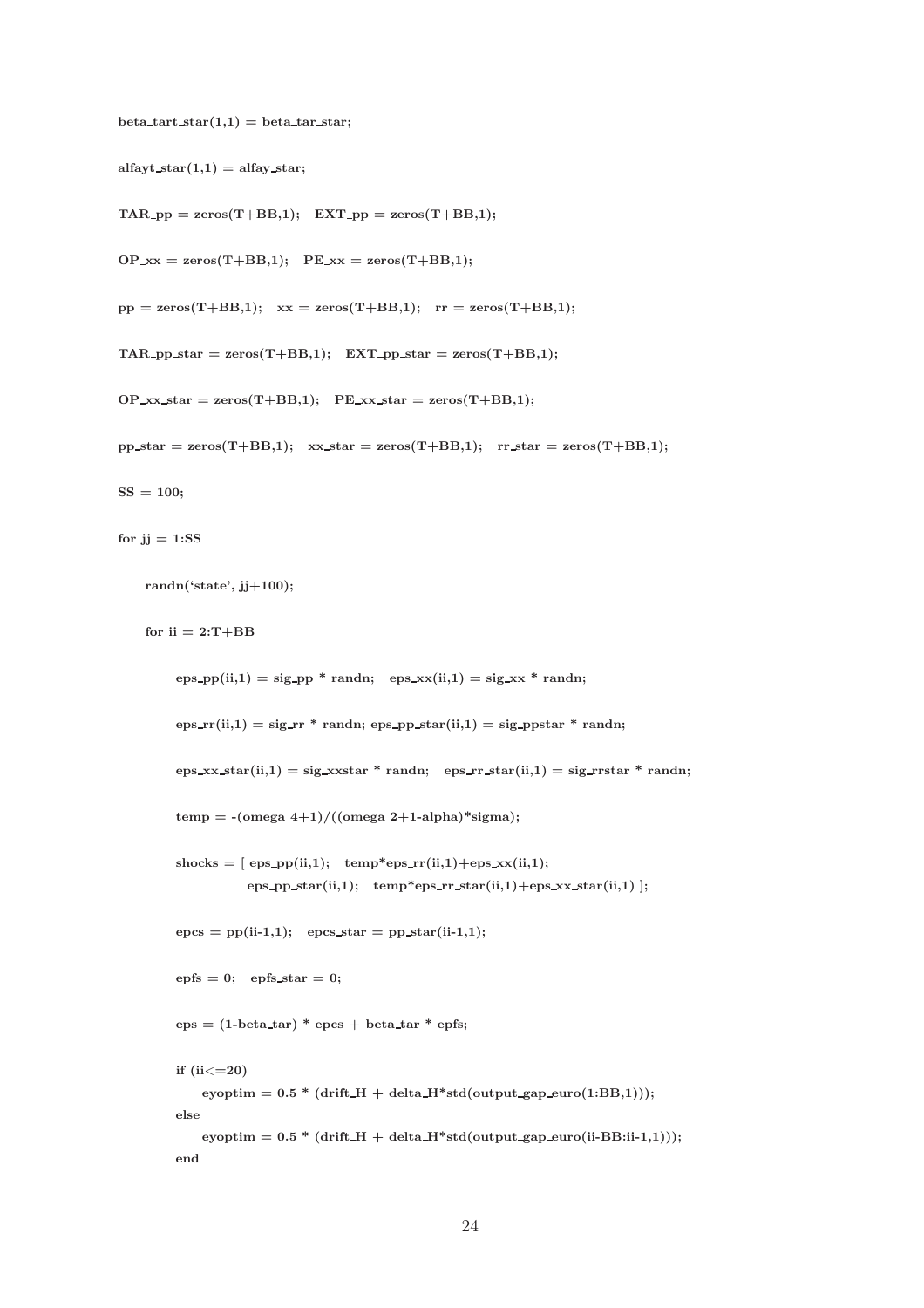```
eypess = -1 * eyoptim;
```

```
eys = \text{alfay} * \text{evoptim} + (1-\text{alfay}) * \text{eypess};
```
eps\_star =  $(1-\beta)$  + epcs\_star + beta\_tar\_star \* epfs\_star;

```
if (ii < = 20)
```

```
eyoptim_star = 0.5 * (drift_F + delta_F * std(output_gap.us(1:BB,1)));else
```
 ${\rm eyoptim\_star} = 0.5\ ^* \ ({\rm drift\_F} + {\rm delta\_F*std}({\rm output\_gap\_us}({\rm ii-BB:ii-1,1}))),$ end

eypess\_star =  $-1$  \* eyoptim\_star;

eys\_star = alfay\_star \* eyoptim\_star + (1-alfay\_star) \* eypess\_star;

```
forecast = [eps; eys; eps\_star; eys\_star];
```
 $pplag = pp(ii-1,1);$   $xxlag = xx(ii-1,1);$   $rrlag = rr(ii-1,1);$ 

```
pplag\_star = ppfstar(ii-1,1); xxlag\_star = xx\_star(ii-1,1); rrlag\_star = rr\_star(ii-1,1);
```
lag = [ pplag; xxlag; pplag star; xxlag star ];

```
rr\_rr\_star = [rrlag; rrlag\_star];
```
 $D = B^*$ forecast +  $C^*$ lag + smooth\*rr\_rr\_star + shocks;

 $XS = A\D$ ;

 $pp(ii,1) = XS(1,1);$   $xx(ii,1) = XS(2,1);$ pp\_star(ii,1) =  $XS(3,1);$  xx\_star(ii,1) =  $XS(4,1);$ 

 $rr(ii,1) = \text{phi-r}rr(ii-1) + (1-\text{phi-r})*(\text{phi-p}i\text{p}p(ii,1) + \text{phi-r}x\text{r}(ii,1)) + \text{eps\_rr}(ii,1);$ 

```
TAR_pp(ii,1) = rho_H * TAR_pp(ii-1,1) - (1-rho_H) * (epfs - pp(ii,1)).∧2;
EXT_pp(ii,1) = rho_H * EXT_pp(ii-1,1) - (1-rho_H) * (epcs - pp(ii,1)).∧2;
```

```
OP_xx(ii,1) = rho_H * OP_xx(ii-1,1) - (1-rho_H) * (eyoptim - xx(ii,1)).∧2;
PE_xx(ii,1) = rho_H * PE_xx(ii-1,1) - (1-rho_H) * (eypess - xx(ii,1)).∧2;
```

```
beta_tar = \exp(\text{mm}^*\text{TAR\_pp}(ii,1)) / (\exp(\text{mm}^*\text{TAR\_pp}(ii,1)) + \exp(\text{mm}^*\text{EXT\_pp}(ii,1)));alfay = \exp(\text{mm}^*\text{OP\_xx}(ii,1)) / (\exp(\text{mm}^*\text{OP\_xx}(ii,1)) + \exp(\text{mm}^*\text{PE\_xx}(ii,1)));
```
 $beta_{\text{start}(ii,1)} = \text{beta\_tar};$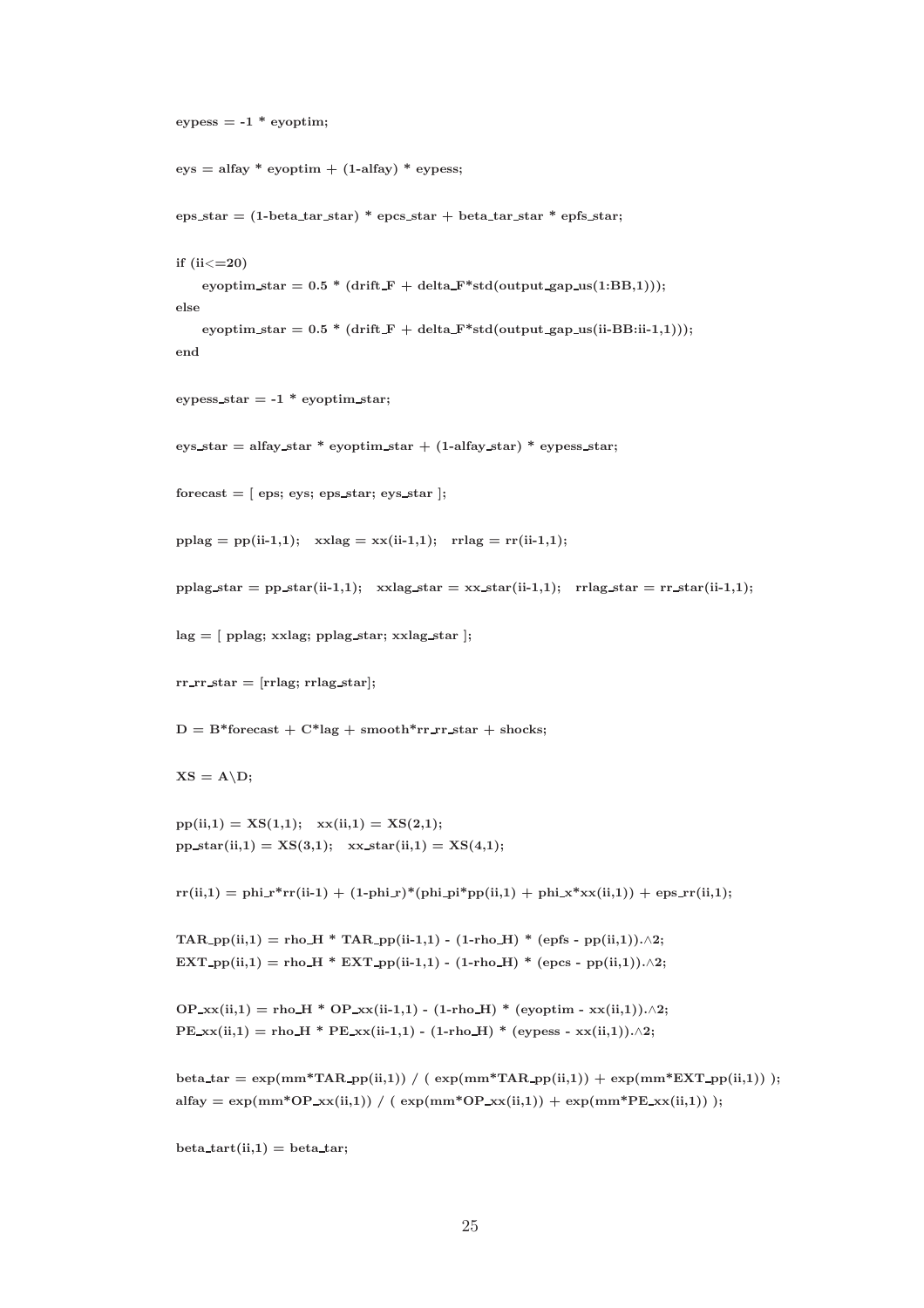$alfayt(ii,1) = alfay;$ 

 $rr\_star(ii,1) = \text{phi\_star*rr\_star(ii-1)} + (1-\text{phi\_star})*(\text{phi\_pi\_star*pp\_star(ii,1)} +$ phi\_x\_star\*xx(ii,1)) + eps\_rr\_star(ii,1);

TAR\_pp\_star(ii,1) = rho\_F \* TAR\_pp\_star(ii-1,1) - (1-rho\_F) \* (epfs\_star - pp\_star(ii,1)). $\wedge$ 2;

EXT\_pp\_star(ii,1) = rho\_F \* EXT\_pp\_star(ii-1,1) - (1-rho\_F) \* (epcs\_star - pp\_star(ii,1)). $\wedge$ 2;

 $OP_{\text{XXX}}(\text{ii},1) = \text{rho-F} * OP_{\text{XXX}}\text{star}(\text{ii}-1,1) - (1-\text{rho-F}) * (\text{eyptm\_star} - \text{xxx}_\text{star}(\text{ii},1)).\land 2;$ 

 $PE\_xx\_star(ii,1) =$ rho $F * PE\_xx\_star(ii-1,1) - (1-rho_F) * (eypess\_star - xx\_star(ii,1)) \cdot \wedge 2;$ 

```
beta_tar_star = exp(mm*TAR_p)_star(ii,1)) / (exp(mm*TAR_p)_star(ii,1)) +
               exp(mm*EXT\_pp\_star(ii,1)) );
```

```
alfay_star = \exp(\text{mm}^*\text{OP}\_\text{XXX}(\text{ii},1)) / (\exp(\text{mm}^*\text{OP}\_\text{XXX}(\text{ii},1)) + \exp(\text{mm}^*\text{PE}\_\text{XXX}(\text{ii},1)));
```
beta\_tart\_star(ii,1) = beta\_tar\_star; alfayt\_star(ii,1) = alfay\_star;

end;

 $X = \text{rr}(BB+1:\text{end}, 1);$   $Y = xx(BB+1:\text{end}, 1);$   $Z = \text{pp}(BB+1:\text{end}, 1);$ 

 $X_{\text{star}} = \text{rr\_star(BB+1:end, 1)}$ ;  $Y_{\text{star}} = \text{xx\_star(BB+1:end, 1)}$ ;  $Z_{\text{star}} = \text{pp\_star(BB+1:end, 1)}$ ;

end;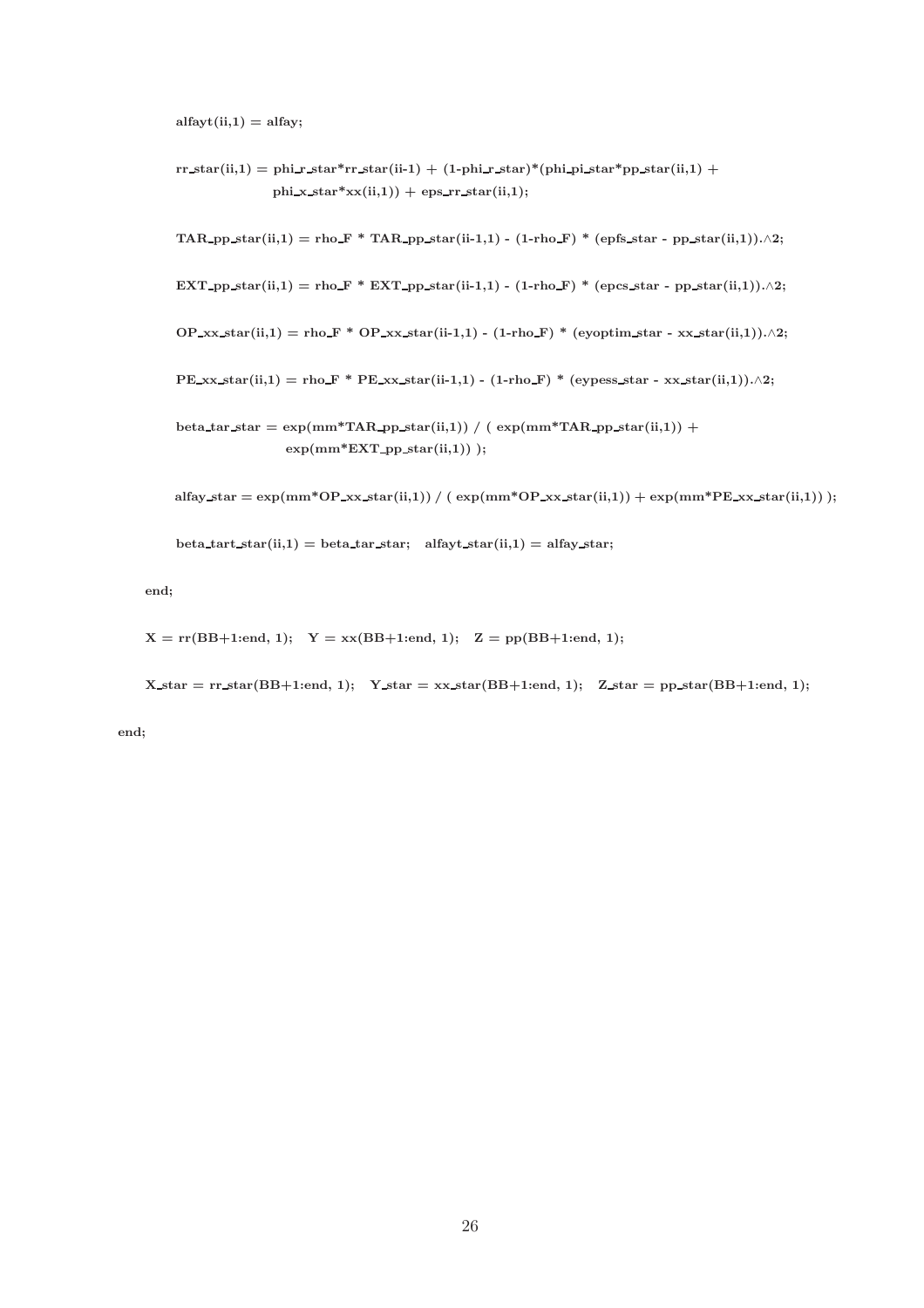# Reference

- ADOLFSON, M., LASEN, S., LIND, J. & VILLANI, M. (2005), The role of sticky prices in an open economy DSGE Model: A Bayesian investigation, Journal of the European Economic Association, Vol. 3, pp. 444–457.
- AKERLOF, G. A. (2002). Behavioral macroeconomics and macroeconomic behavior. American Economic Review, 411–433.
- ANDERSON, R. B. (2001). The power law as an emergent property, *Memory* & Cognition, 29, pp. 1061–1068.
- AMATO, J. D. & LAUBACH, T. (2003). Rule-of-thumb behaviour and monetary policy. *European* Economic Review, Vol. 47(5), pp. 791831.
- BERGE, T. J. (2012). Has globalization increased the synchronicity of international business cycles?. Economic Review, Third Quarter, 2012, pp. 5–39.
- BERNANKE, B. S., GERTLER, M., & GILCHRIST, S. (1999). The financial accelerator in a quantitative business cycle framework. Handbook of Macroeconomics, Vol. 1, pp. 1341–1393.
- Binder, M., Pesaran, M.H. (1995): 'Multivariate rational expectations models and macroeconomic modelling: a review and some new results', in Pesaran, M.H., Wickens, M. (eds): *Handbook of* Applied Econometrics: Macroeconomics, Basil Blackwell, Oxford.
- BIONDI, Y. & RIGHI, S. (2013). What does the financial market pricing do? A simulation analysis with a view to systemic volatility, exuberance and vagary. Journal of Economic Interaction and Coordination, pp. 1–29.
- BRANCH, W. A., & McGOUGH, B. (2009). A New Keynesian model with heterogeneous expectations. Journal of Economic Dynamics and Control, Vol. 33(5), pp. 1036–1051.
- BRYANT, J. (1987). The paradox of thrift, liquidity preference and animal spirits. *Econometrica:* Journal of the Econometric Society, pp. 1231–1235.
- Da Silveira, M. (2006). Two-Country New Keynesian DSGE Model: A Small Open Economy as a Limit Case, IPEA Discussion Paper No. 1157.
- DE GRAUWE, P. (2011). Animal Spirits and Monetary Policy, *Economic Theory*, Vol. 47(2–3), pp. 423–457.
- De Grauwe, P. (2012). Lectures on Behavioral Macroeconomics. Princeton University Press.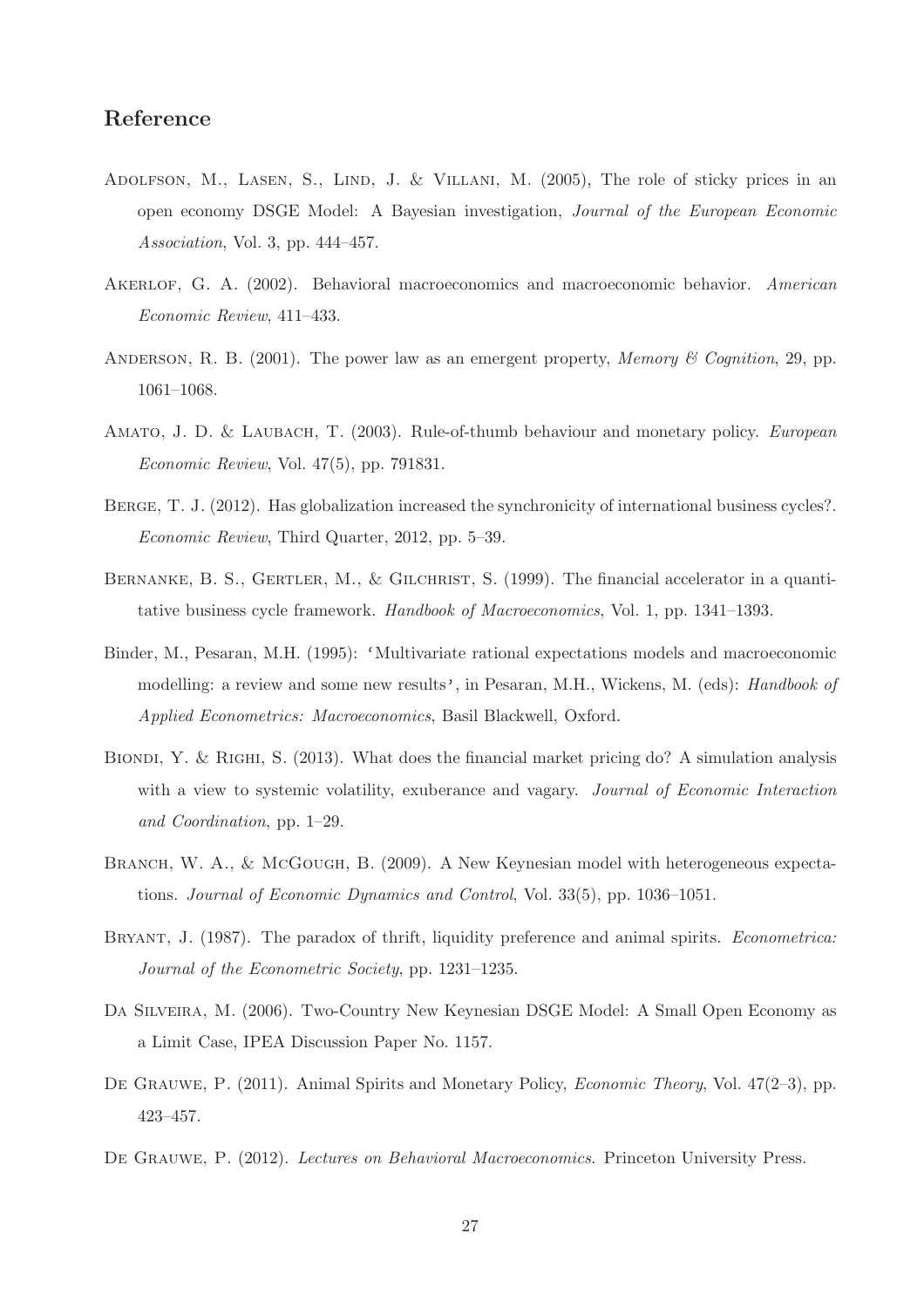- DRISCOLL, J.C. & HOLDEN, S. (2014). Behavioral Economics and Macroeconomic Models. Journal of Macroeconomics, forthcoming.
- ENGEL, C. & MATSUMOTO, A. (2006). Portfolio choice in a monetary open-economy DSGE model. National Bureau of Economic Research, No. w12214.
- FERNÁNDEZ-VILLAVERDE, J. & RUBIO-RAMÍREZ, J. (2011). Estimating Macroeconomic Models: A Likelihood Approach, Review of Economic Studies, Vol. 74, pp. 1059-1087.
- FLURY, T. & SHEPHARD, N. (2011). Bayesian Inference Based only on Simulated Likelhood: Particle Filter Analysis of Dynamic Economic Models, Econometric Theory, Vol. 27, pp. 933- 956.
- Fuhrer, J. C. (2000). Habit formation in consumption and its implications for monetary policy models. American Economic Review, Vol. 90(3), pp. 367-390.
- GALÍ, J. & GERTLER, M. (1999). Inflation Dynamics: A Structural Econometric Analysis, *Journal* of Monetary Economics, Vol. 44, pp. 195–222.
- GALÍ, J. & MONACELLI, T. (2005). Monetary Policy and Exchange Rate Volatility in a Small Open Economy, Review of Economic Studies, Vol. 72, pp. 707–734.
- GRILLI, R., TEDESCHI, G. & GALLEGATI, M. (2014) Bank interlinkages and macroeconomic stability, International Review of Economics & Finance, Vol. 34, pp. 72–88.
- Jang, T.-S & Okano, E. (2015). Productivity Shocks and Monetary Policy in a Two-Country Model, Frontiers of Economics in China, Vol. 10(1), pp. 7-37.
- JANG, T.-S & SACHT, S. (2015). Animal Spirits and the Business Cycle: Empirical Evidence from Moment Matching, Metroeconomica, doi: 10.1111/meca.12091.
- Kollmann, R. (2013). Global banks, financial shocks, and international business cycles: Evidence from an estimated model. Journal of Money, Credit and Banking, Vol. 45(s2), pp. 159–195.
- Kose, M. A., Prasad, E. S., & Terrones, M. E. (2003). How does globalization affect the synchronization of business cycles?. IZA Discussion Paper, No. 702.
- Lengnick, M. & Wohltmann, H. W. (2013). Agent-based financial markets and New Keynesian macroeconomics: A synthesis. Journal of Economic Interaction and Coordination, 8(1), pp. 1–32.
- MIDDLETON, E. (1996). Adaptation level and animal spirits. Journal of Economic Psychology, 17(4), pp. 479–498.